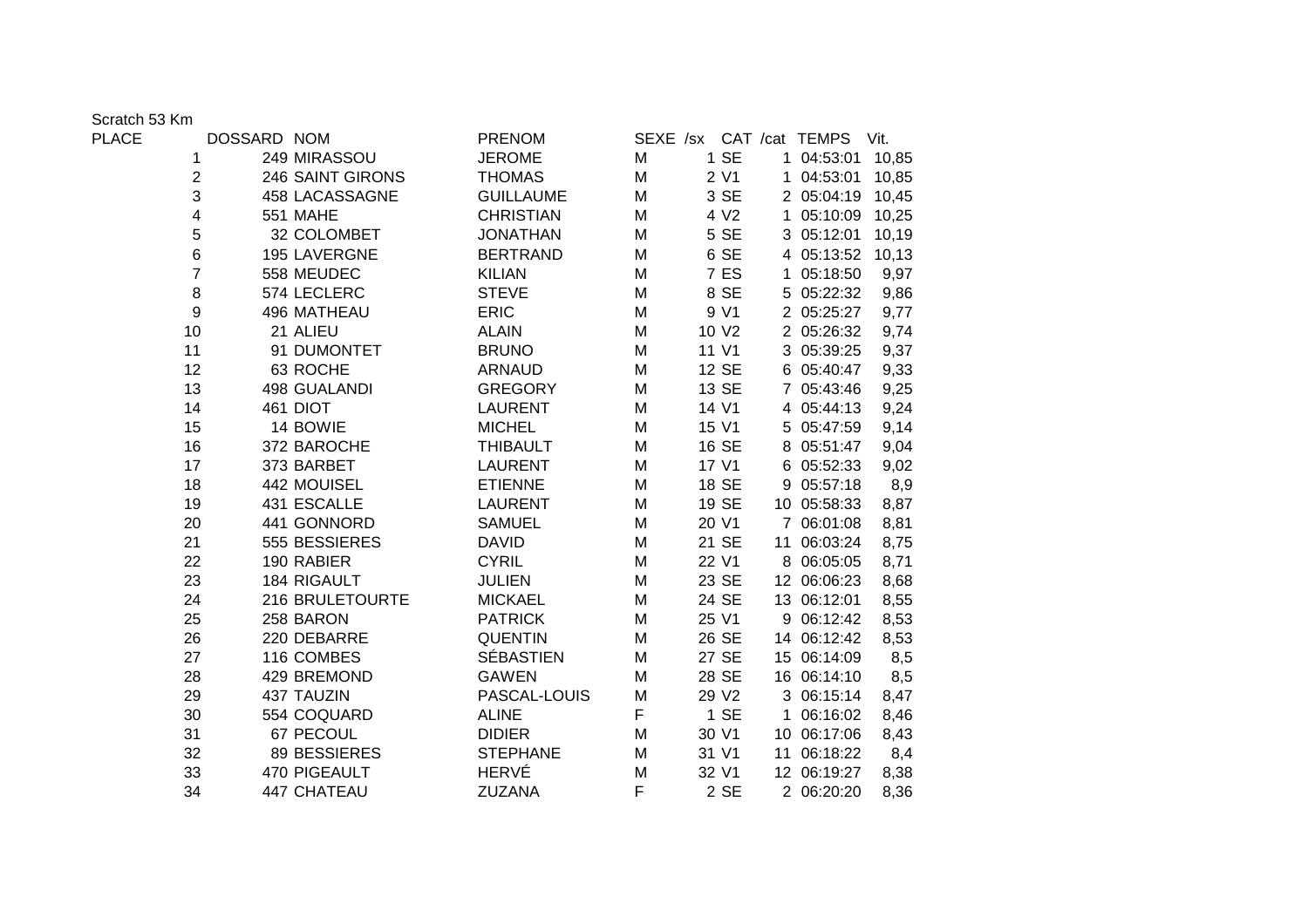| 35 | <b>230 LUC</b>        | <b>GUY</b>        | M | 33 V1 | 13 06:21:33    | 8,33 |
|----|-----------------------|-------------------|---|-------|----------------|------|
| 36 | 545 PEYRILLOUX        | <b>ERIC</b>       | M | 34 V1 | 14 06:22:27    | 8,31 |
| 37 | 156 BENAIS            | <b>DOMINIQUE</b>  | M | 35 V1 | 15 06:23:06    | 8,3  |
| 38 | <b>473 COURCELLE</b>  | <b>KAREN</b>      | F | 3 V1  | 06:25:10<br>1  | 8,26 |
| 39 | 513 CAUMES            | <b>FRANCOIS</b>   | M | 36 V2 | 06:25:39<br>4  | 8,25 |
| 40 | 514 PEDROS            | <b>RAPHAEL</b>    | M | 37 V2 | 06:25:40<br>5. | 8,25 |
| 41 | 482 MAROLLES          | <b>FREDERIC</b>   | M | 38 V1 | 16 06:26:48    | 8,22 |
| 42 | 182 RIGAULT           | <b>MATTHIEU</b>   | M | 39 SE | 17 06:26:52    | 8,22 |
| 43 | 460 VIGIER            | JÉRÔME            | M | 40 V1 | 17 06:28:12    | 8,19 |
| 44 | <b>117 BARBANCHON</b> | <b>CHRISTOPHE</b> | M | 41 V1 | 18 06:30:31    | 8,14 |
| 45 | 244 ROUXEL            | <b>CHRISTIAN</b>  | M | 42 V2 | 6 06:33:12     | 8,09 |
| 46 | 9 PASCAUD             | <b>LIONEL</b>     | M | 43 SE | 18 06:34:11    | 8,07 |
| 47 | 75 NORIS              | <b>PIERRE</b>     | M | 44 V1 | 19 06:34:28    | 8,06 |
| 48 | 374 HASCOET           | <b>SYLVIE</b>     | F | 4 V1  | 2 06:34:43     | 8,06 |
| 49 | 327 ESCUROUX          | <b>MICHEL</b>     | M | 45 V1 | 20 06:35:03    | 8,05 |
| 50 | 45 GUÉNARD            | <b>MICKAEL</b>    | M | 46 SE | 19 06:37:20    | 8    |
| 51 | 535 MARTIN            | <b>DAMIEN</b>     | M | 47 SE | 20 06:37:52    | 7,99 |
| 52 | 33 AUPHAN             | <b>CHRISTOPHE</b> | M | 48 V1 | 21<br>06:39:01 | 7,97 |
| 53 | 211 FAVIER            | <b>MATHIEU</b>    | M | 49 SE | 21<br>06:40:58 | 7,93 |
| 54 | 407 JOURDAIN          | <b>GUILLAUME</b>  | M | 50 SE | 22 06:42:24    | 7,9  |
| 55 | 509 MORON             | <b>FLORIAN</b>    | M | 51 SE | 23 06:43:26    | 7,88 |
| 56 | 561 BILLOUX           | <b>JOEL</b>       | M | 52 V1 | 22 06:44:02    | 7,87 |
| 57 | 194 LAMBERT           | <b>FRÉDÉRIC</b>   | M | 53 V1 | 23 06:44:12    | 7,87 |
| 58 | 433 HEURTEL           | <b>FRANCOIS</b>   | M | 54 SE | 24 06:45:05    | 7,85 |
| 59 | 81 PELMOINE           | <b>LAURENT</b>    | M | 55 V2 | 7 06:45:36     | 7,84 |
| 60 | 95 CARSAC             | <b>JEROME</b>     | M | 56 V1 | 24 06:45:46    | 7,84 |
| 61 | 418 MARTEGOUTTE       | <b>ARNAUD</b>     | M | 57 SE | 25 06:45:46    | 7,84 |
| 62 | 328 DOLLE             | <b>STEPHANE</b>   | M | 58 V1 | 25 06:45:48    | 7,84 |
| 63 | 251 LEBLOND           | <b>CLEMENT</b>    | M | 59 ES | 2 06:46:23     | 7,82 |
| 64 | 425 EYRIGNOUX         | <b>JULIEN</b>     | M | 60 SE | 26 06:47:12    | 7,81 |
| 65 | 556 RACINE            | <b>GERARD</b>     | M | 61 V3 | 06:48:01<br>1  | 7,79 |
| 66 | 413 GADET             | <b>FABIEN</b>     | M | 62 SE | 27<br>06:49:49 | 7,76 |
| 67 | 206 THEROND           | <b>CHRISTOPHE</b> | М | 63 V1 | 26 06:52:21    | 7,71 |
| 68 | 27 COUSTET            | <b>CHRISTOPHE</b> | M | 64 V1 | 06:52:22<br>27 | 7,71 |
| 69 | 399 FIZES             | <b>CHRISTOPHE</b> | M | 65 V1 | 28 06:53:42    | 7,69 |
| 70 | 232 NARDIN            | <b>JEAN LOUIS</b> | M | 66 V2 | 8 06:54:48     | 7,67 |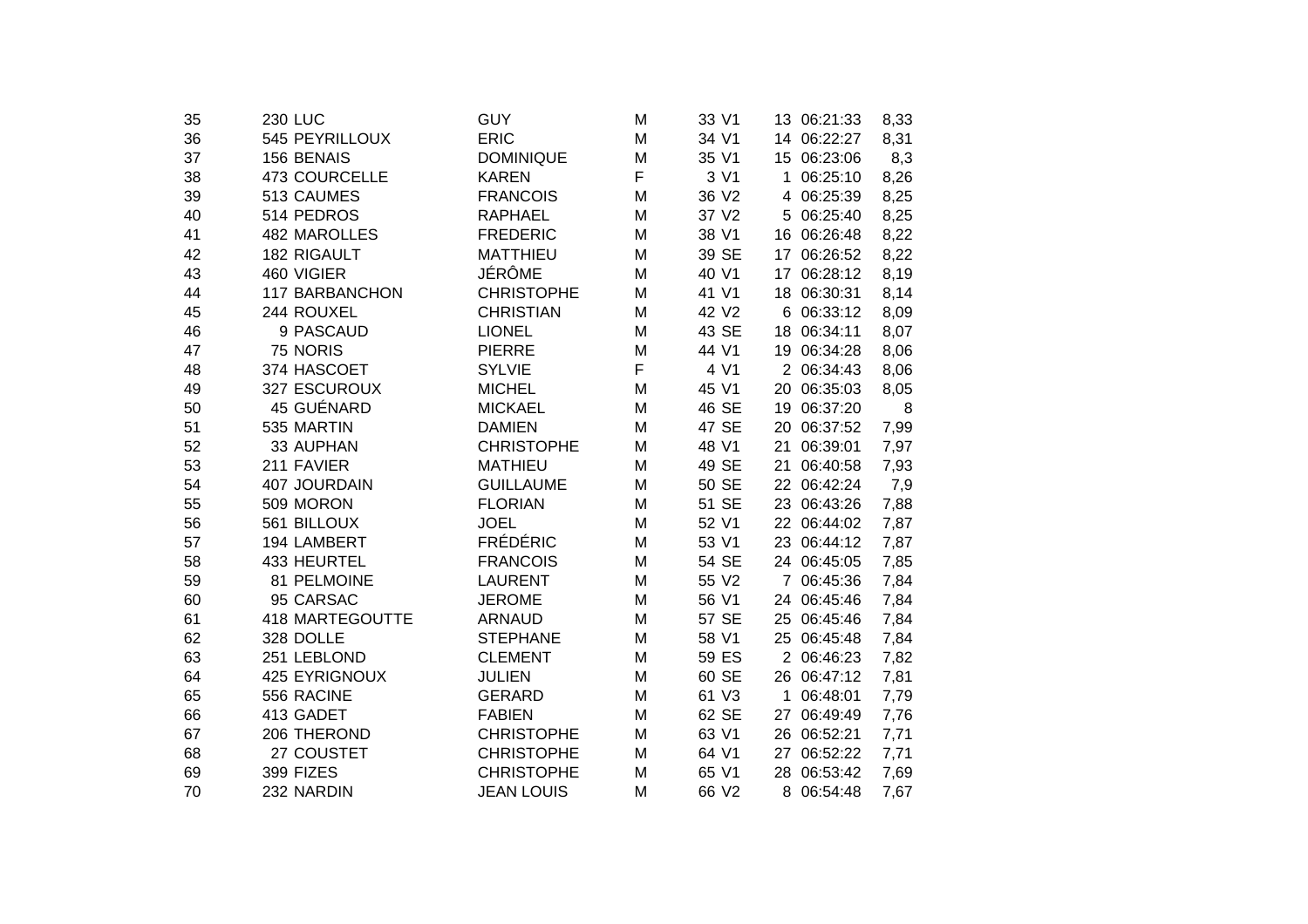| 71  | 451 COURAU           | <b>IBAN</b>         | M | 67 SE | 28 06:55:14 | 7,66 |
|-----|----------------------|---------------------|---|-------|-------------|------|
| 72  | 449 GADET            | <b>CHRISTOPHE</b>   | M | 68 V1 | 29 06:55:17 | 7,66 |
| 73  | 264 ROY              | <b>JEAN CAMILLE</b> | M | 69 V2 | 9 06:55:37  | 7,65 |
| 74  | 472 BALAO            | <b>FRANÇOIS</b>     | M | 70 SE | 29 06:56:59 | 7,63 |
| 75  | 502 LAGORCE          | <b>WILLY</b>        | M | 71 SE | 30 06:56:59 | 7,63 |
| 76  | 277 NOIRAULT         | <b>ERIC</b>         | M | 72 V2 | 10 06:58:44 | 7,59 |
| 77  | 160 DEMARS           | <b>OLIVIER</b>      | M | 73 SE | 31 06:58:48 | 7,59 |
| 78  | 76 MOINE             | <b>LUDOVIC</b>      | M | 74 SE | 32 06:59:05 | 7,59 |
| 79  | 308 SAIGNE           | <b>SYLVAIN</b>      | M | 75 SE | 33 06:59:16 | 7,58 |
| 80  | 326 SAGE             | <b>JEROME</b>       | M | 76 V1 | 30 06:59:28 | 7,58 |
| 81  | 219 GOUJAT           | <b>SEBASTIEN</b>    | M | 77 SE | 34 06:59:30 | 7,58 |
| 82  | 363 LAMBERT          | <b>FLORIAN</b>      | M | 78 SE | 35 07:00:24 | 7,56 |
| 83  | 151 SALAVERT         | <b>MAGALI</b>       | F | 5 SE  | 3 07:00:37  | 7,56 |
| 84  | <b>158 BALAHACHI</b> | <b>RAFION</b>       | M | 79 SE | 36 07:00:45 | 7,56 |
| 85  | <b>339 RIBES</b>     | <b>OLIVIER</b>      | M | 80 SE | 37 07:02:52 | 7,52 |
| 86  | 493 DODIN            | <b>BENOIT</b>       | M | 81 SE | 38 07:03:19 | 7,51 |
| 87  | 396 DORVAL-BORY      | <b>MARIE</b>        | F | 6 SE  | 4 07:04:17  | 7,49 |
| 88  | 252 QUEVAL           | <b>BRUNO</b>        | M | 82 V2 | 11 07:05:22 | 7,48 |
| 89  | 236 REDON            | <b>KARINE</b>       | F | 7 SE  | 5 07:06:41  | 7,45 |
| 90  | 231 PAUZIE           | <b>RICHARD</b>      | M | 83 V1 | 31 07:06:42 | 7,45 |
| 91  | 323 LAMOTTE          | <b>DAVID</b>        | M | 84 V1 | 32 07:06:57 | 7,45 |
| 92  | 224 ROBIN            | <b>JESSY</b>        | M | 85 V1 | 33 07:06:58 | 7,45 |
| 93  | 286 FERRY            | <b>BENJAMIN</b>     | M | 86 SE | 39 07:07:30 | 7,44 |
| 94  | 298 VERLHAC          | <b>DAVID</b>        | M | 87 V1 | 34 07:08:12 | 7,43 |
| 95  | <b>46 SIBILEAU</b>   | <b>MORGAN</b>       | M | 88 SE | 40 07:08:18 | 7,42 |
| 96  | 335 PRIOUX           | <b>SYLVAIN</b>      | M | 89 SE | 41 07:09:26 | 7,4  |
| 97  | 109 HERRMANN         | <b>LIONEL</b>       | M | 90 SE | 42 07:09:44 | 7,4  |
| 98  | 209 BONNAFIS         | <b>GUILLAUME</b>    | M | 91 V1 | 35 07:10:12 | 7,39 |
| 99  | <b>208 GRES</b>      | ANDRÉ               | M | 92 V3 | 2 07:10:12  | 7,39 |
| 100 | 113 BOUSSAROQUE      | <b>MICHEL</b>       | M | 93 V2 | 12 07:10:37 | 7,38 |
| 101 | 560 BROCHARD         | <b>ANDRE</b>        | M | 94 V3 | 3 07:12:41  | 7,35 |
| 102 | 293 BRUNEL           | <b>VINCENT</b>      | M | 95 V1 | 36 07:12:52 | 7,35 |
| 103 | 51 BICHAT            | <b>STEPHANE</b>     | M | 96 SE | 43 07:13:27 | 7,34 |
| 104 | 92 COMBELLE          | <b>DIANA</b>        | F | 8 SE  | 6 07:14:36  | 7,32 |
| 105 | 266 RICHARD          | <b>BENOIT</b>       | M | 97 SE | 44 07:14:48 | 7,31 |
| 106 | 78 RUBIO             | <b>NOEL</b>         | M | 98 V2 | 13 07:16:04 | 7,29 |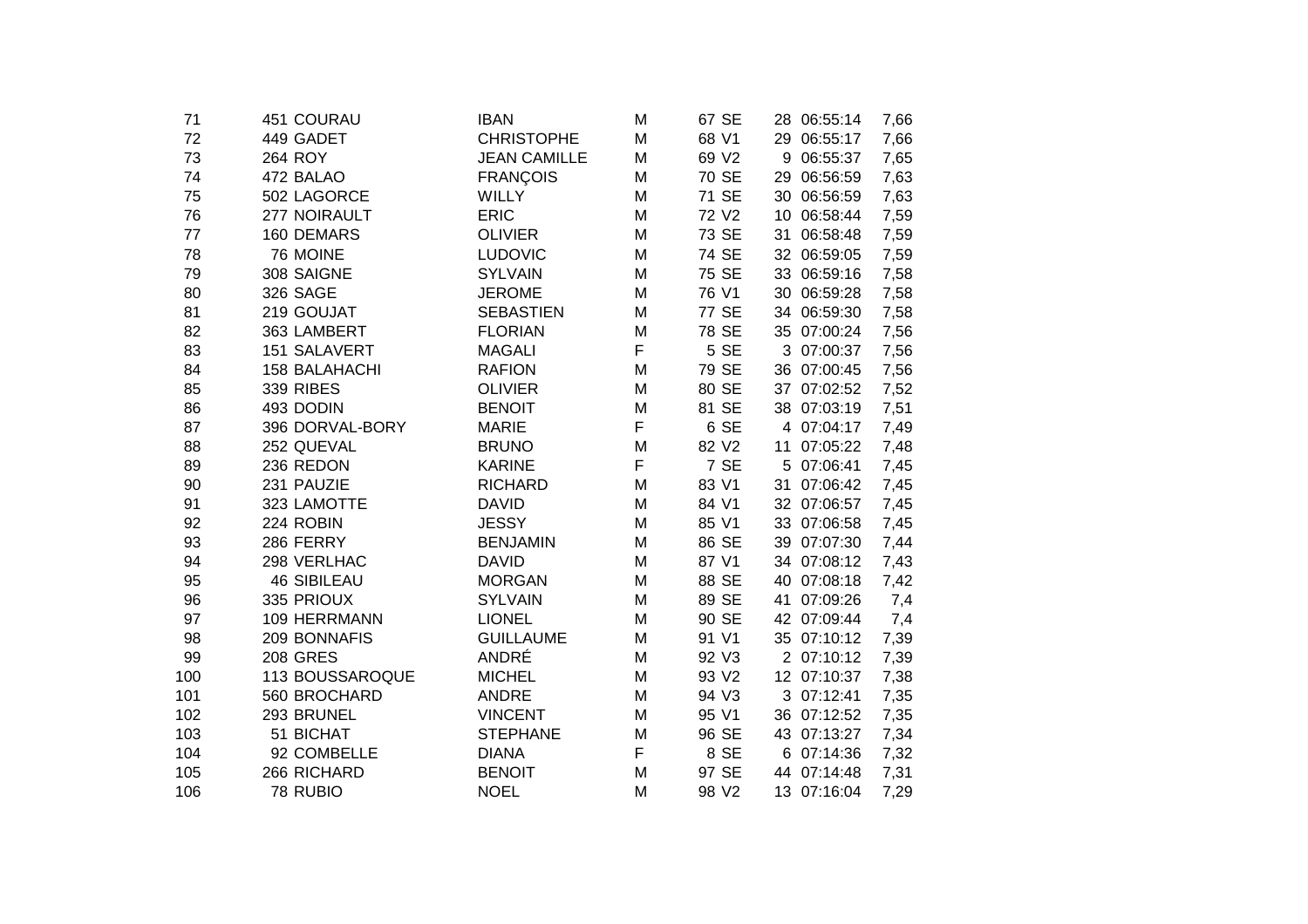| 572 DAGIRAL     | <b>FRANCK</b>     | M | 99 V1              | 37 07:17:45 | 7,26 |
|-----------------|-------------------|---|--------------------|-------------|------|
| 390 LESMARIE    | <b>JEAN-LOUIS</b> | M | 100 V1             | 38 07:18:06 | 7,26 |
| 346 BERTON      | <b>CHRISTOPHE</b> | M | 101 V1             | 39 07:19:08 | 7,24 |
| 446 RAYMOND     | <b>NICOLAS</b>    | M | 102 V1             | 40 07:19:31 | 7,24 |
| 125 FAYEMENDY   | <b>PHILIPPE</b>   | M | 103 SE             | 45 07:21:25 | 7,2  |
| 302 GAUDIAU     | <b>SEBASTIEN</b>  | Μ | 104 SE             | 46 07:21:30 | 7,2  |
| 534 LEYBROS     | <b>ANTHONY</b>    | M | 105 SE             | 47 07:21:40 | 7,2  |
| 512 CELLE       | <b>PHILIPPE</b>   | Μ | 106 V1             | 41 07:21:59 | 7,19 |
| 406 ROBIN       | <b>HERVÉ</b>      | M | 107 V1             | 42 07:23:31 | 7,17 |
| 243 SIMON       | <b>DAMIEN</b>     | M | 108 SE             | 48 07:24:19 | 7,16 |
| 324 BARATHON    | <b>NICOLAS</b>    | M | 109 V1             | 43 07:24:51 | 7,15 |
| 256 THINON      | <b>CHRISTOPHE</b> | M | 110 V1             | 44 07:24:52 | 7,15 |
| 541 LERNOULD    | <b>HELENE</b>     | F | 9 V <sub>2</sub>   | 1 07:25:27  | 7,14 |
| 349 COUSTET     | <b>LAETITIA</b>   | F | 10 SE              | 7 07:25:42  | 7,13 |
| 57 ROUSSET      | <b>JEAN-PAUL</b>  | M | 111 V2             | 14 07:25:43 | 7,13 |
| 475 GOBY        | <b>FABIEN</b>     | M | 112 SE             | 49 07:25:43 | 7,13 |
| 344 AUBRY       | <b>LAURENT</b>    | M | 113 V2             | 15 07:26:01 | 7,13 |
| 459 LEMMET      | <b>ALAIN</b>      | M | 114 V <sub>2</sub> | 16 07:26:42 | 7,12 |
| 367 FERNANDEZ   | <b>SEBASTIEN</b>  | M | 115 V1             | 45 07:26:53 | 7,12 |
| 272 GUEDON      | <b>FRANÇOIS</b>   | M | 116 SE             | 50 07:26:55 | 7,12 |
| 366 LAMADON     | <b>LUDOVIC</b>    | M | 117 SE             | 51 07:27:19 | 7,11 |
| 110 CHARBONNIER | <b>CHRISTOPHE</b> | M | 118 SE             | 52 07:27:19 | 7,11 |
| 221 FAHY        | <b>LUDOVIC</b>    | M | 119 SE             | 53 07:27:29 | 7,11 |
| 279 BETHIER     | <b>ARNAUD</b>     | M | 120 SE             | 54 07:27:29 | 7,11 |
| 409 FERREIRA    | AMADEO            | M | 121 V1             | 46 07:28:17 | 7,09 |
| 544 RABY        | <b>OLIVIER</b>    | M | 122 SE             | 55 07:28:37 | 7,09 |
| 166 LEVEAU      | <b>SAMUEL</b>     | M | 123 SE             | 56 07:28:49 | 7,09 |
| 61 GARNIER      | <b>DOMINIQUE</b>  | M | 124 V1             | 47 07:28:59 | 7,08 |
| 126 BREUIL      | <b>REGIS</b>      | M | 125 SE             | 57 07:29:09 | 7,08 |
| 66 MOLINIER     | <b>PIERRE</b>     | M |                    | 58 07:30:30 | 7,06 |
| 65 LAFAGE       | <b>DAMIEN</b>     | M | 127 SE             | 59 07:30:38 | 7,06 |
|                 | <b>JULIEN</b>     | M | 128 V1             | 48 07:30:46 | 7,05 |
| 565 RICHARD     | <b>MICHAEL</b>    | M | 129 V1             | 49 07:32:12 | 7,03 |
| 23 BENOLIEL     | <b>GUY</b>        | M | 130 V3             | 4 07:32:27  | 7,03 |
| 297 DEKEYZER    | <b>ERIC</b>       | M | 131 V2             | 17 07:33:03 | 7,02 |
| 170 PEIGNOT     | <b>JULIEN</b>     | M | 132 SE             | 60 07:33:54 | 7,01 |
|                 | 103 GIRBELLE      |   |                    | 126 SE      |      |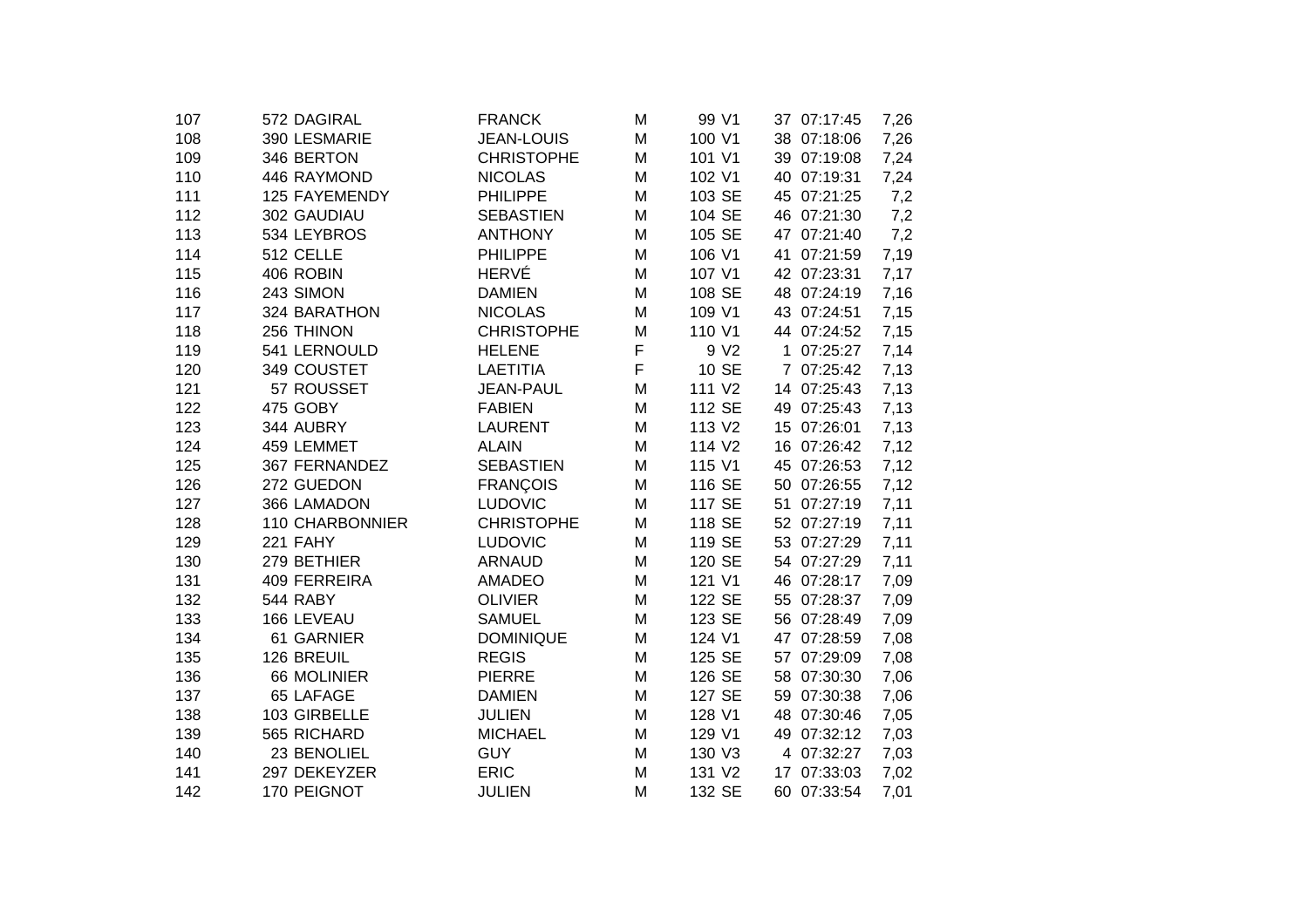| 143 | 248 BOUQUET             | GRÉGORY              | M | 133 SE       | 61 07:33:54    | 7,01           |
|-----|-------------------------|----------------------|---|--------------|----------------|----------------|
| 144 | 289 BANNIER             | <b>MARC</b>          | M | 134 SE       | 62 07:34:11    | 7              |
| 145 | 201 PRADELLE            | <b>FREDERIC</b>      | M | 135 V1       | 07:34:19<br>50 | $\overline{7}$ |
| 146 | 280 SABATIER            | <b>THIERRY</b>       | M | 136 V2       | 07:34:20<br>18 | $\overline{7}$ |
| 147 | 135 LAURETTE            | WILLIAM              | M | 137 V1       | 07:35:06<br>51 | 6,99           |
| 148 | 330 SEVENE              | JÉRÔME               | M | 138 SE       | 63<br>07:35:14 | 6,99           |
| 149 | 562 SANSON              | <b>KARINE</b>        | F | 11 V1        | 3 07:36:15     | 6,97           |
| 150 | 257 MULLER              | <b>STEPHANE</b>      | M | 139 V1       | 52 07:36:37    | 6,96           |
| 151 | 253 PASSOT              | <b>AUDREY</b>        | F | 12 SE        | 8<br>07:37:08  | 6,96           |
| 152 | 337 ROCQ                | <b>FABIEN</b>        | M | 140 SE       | 64 07:37:09    | 6,96           |
| 153 | 50 PAULIAC              | <b>FREDERIC</b>      | M | 141 V2       | 19 07:37:12    | 6,96           |
| 154 | 331 MAISONNETTE         | <b>LAURENT</b>       | M | 142 V1       | 53 07:38:53    | 6,93           |
| 155 | 215 BRUNEAU             | <b>GUILLAUME</b>     | M | 143 SE       | 65 07:39:16    | 6,92           |
| 156 | 383 PHILIPPE            | <b>JULIEN</b>        | M | 144 SE       | 66 07:40:22    | 6,91           |
| 157 | 381 REIGNIEZ            | <b>LAURENT</b>       | M | 145 V1       | 54 07:41:02    | 6,9            |
| 158 | 370 BARBAREAU           | <b>FREDERIQUE</b>    | F | 13 V1        | 07:41:10<br>4  | 6,9            |
| 159 | <b>48 MARTEAU</b>       | <b>JEAN-FRANCOIS</b> | M | 146 V1       | 07:41:17<br>55 | 6,89           |
| 160 | <b>13 BATOUX</b>        | <b>CYRILLE</b>       | M | 147 V1       | 56 07:42:13    | 6,88           |
| 161 | 183 LUBINEAU            | <b>ALINE</b>         | F | <b>14 SE</b> | 07:42:23<br>9  | 6,88           |
| 162 | 70 GODIN                | <b>JOSIANE</b>       | F | 15 V2        | 2 07:42:31     | 6,88           |
| 163 | 543 BICHON              | <b>SYLVAIN</b>       | M | 148 SE       | 07:43:03<br>67 | 6,87           |
| 164 | 214 DAUZET              | <b>SYLVAIN</b>       | M | 149 V1       | 07:43:15<br>57 | 6,86           |
| 165 | 463 VEST                | <b>FRÉDÉRIC</b>      | M | 150 V1       | 07:43:17<br>58 | 6,86           |
| 166 | 141 ISSARTIER           | <b>PATRICK</b>       | M | 151 SE       | 07:43:31<br>68 | 6,86           |
| 167 | 376 BESCONT             | <b>ISABELLE</b>      | F | 16 V2        | 3<br>07:44:11  | 6,85           |
| 168 | 275 MATHIEU             | <b>STEPHANE</b>      | M | 152 V1       | 07:44:27<br>59 | 6,85           |
| 169 | 265 COPPERE             | JEAN-FRANÇOIS        | M | 153 V1       | 07:44:44<br>60 | 6,84           |
| 170 | 234 MAGNE               | <b>MAXIME</b>        | M | 154 V1       | 61<br>07:45:06 | 6,84           |
| 171 | <b>41 CARCANAGUE</b>    | GÉRAUD               | M | 155 SE       | 69<br>07:45:51 | 6,83           |
| 172 | 392 CHARREIRE           | <b>CYRIL</b>         | M | 156 SE       | 07:45:52<br>70 | 6,83           |
| 173 | <b>419 PELAMOURGUES</b> | <b>SÉBASTIEN</b>     | M | 157 V1       | 62 07:45:54    | 6,83           |
| 174 | 546 NIDERKORN           | <b>VINCENT</b>       | M | 158 V1       | 63 07:45:57    | 6,82           |
| 175 | 547 BARRIERE            | <b>NICOLAS</b>       | M | 159 V1       | 64 07:45:58    | 6,82           |
| 176 | 261 CHARBONNEL          | <b>RICHARD</b>       | M | 160 V1       | 65 07:46:13    | 6,82           |
| 177 | 212 CHEVALIER           | <b>JEAN MICHEL</b>   | M | 161 V2       | 07:46:57<br>20 | 6,81           |
| 178 | 483 CHAPELET            | <b>THIERRY</b>       | M | 162 V2       | 21<br>07:47:20 | 6,8            |
|     |                         |                      |   |              |                |                |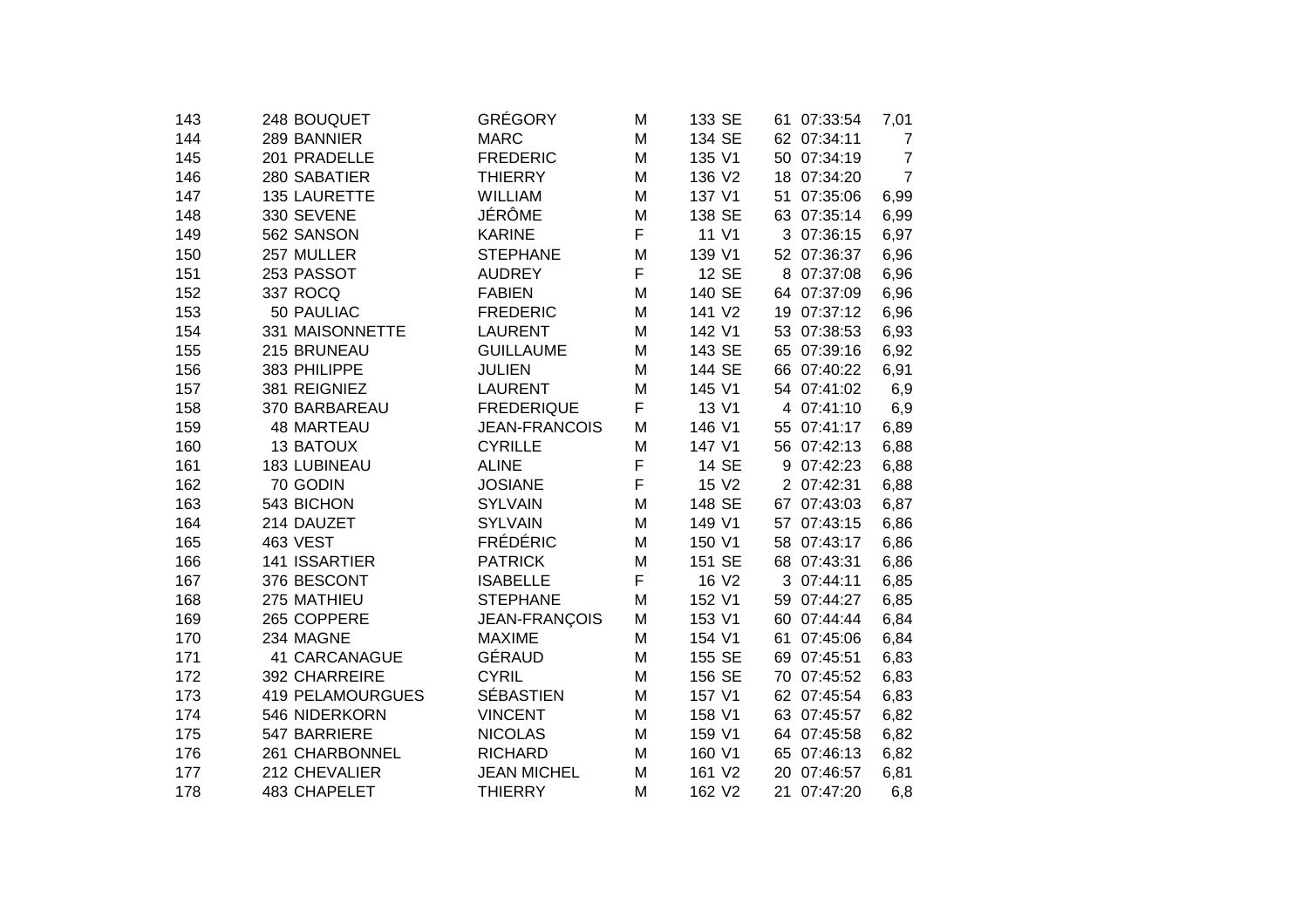| 179 | 486 SELLAMI           | <b>VANIA</b>           | F | 17 V1  | 5 07:47:49     | 6,8  |
|-----|-----------------------|------------------------|---|--------|----------------|------|
| 180 | 205 SAC               | <b>DAVID</b>           | M | 163 V1 | 66 07:47:51    | 6,8  |
| 181 | 235 SOULIER           | <b>REMY</b>            | M | 164 V1 | 67 07:49:41    | 6,77 |
| 182 | 99 DUSSOUCHAUD        | <b>CHRISTIAN</b>       | M | 165 V3 | 5 07:49:41     | 6,77 |
| 183 | 432 FEVRIER           | <b>FRANCK</b>          | M | 166 V1 | 68 07:49:46    | 6,77 |
| 184 | 130 RICHARD           | <b>MARIE-MANON</b>     | F | 18 SE  | 10 07:50:21    | 6,76 |
| 185 | 131 PICHOT            | <b>PATRICE</b>         | M | 167 V1 | 69 07:50:22    | 6,76 |
| 186 | 394 MÉALLET           | <b>CLÉMENT</b>         | M | 168 SE | 71 07:50:24    | 6,76 |
| 187 | 25 GENGEMBRE          | <b>MARC</b>            | M | 169 SE | 72 07:50:33    | 6,76 |
| 188 | 287 BONNEAU           | <b>LUC</b>             | M | 170 V2 | 22 07:50:57    | 6,75 |
| 189 | 391 BENOIT            | <b>TONY</b>            | M | 171 V1 | 70 07:52:12    | 6,73 |
| 190 | 416 RAY               | <b>ELIÈS</b>           | M | 172 SE | 73 07:52:12    | 6,73 |
| 191 | <b>101 DUCHATELLE</b> | <b>JÉROME</b>          | M | 173 V1 | 71 07:52:14    | 6,73 |
| 192 | 303 FOUCHER           | <b>JACKY</b>           | M | 174 SE | 74 07:53:18    | 6,72 |
| 193 | 292 LAJUS             | <b>CHARLES</b>         | M | 175 V2 | 23 07:53:40    | 6,71 |
| 194 | 477 SCHMIT            | <b>MARC</b>            | M | 176 V1 | 72 07:53:40    | 6,71 |
| 195 | 426 ROURE             | <b>FREDERIC</b>        | M | 177 V1 | 73 07:53:47    | 6,71 |
| 196 | 124 RAYMOND           | <b>GILLES</b>          | M | 178 SE | 75 07:54:04    | 6,71 |
| 197 | 456 ROUGERIE          | <b>MICHEL</b>          | M | 179 V2 | 24 07:54:09    | 6,71 |
| 198 | 123 RAYMOND           | <b>ERIC</b>            | M | 180 V1 | 74 07:54:11    | 6,71 |
| 199 | 358 CHAPOUIL          | <b>FREDERIC</b>        | M | 181 V1 | 75 07:54:35    | 6,7  |
| 200 | 368 MEALLET           | JEAN-FRANÇOIS          | M | 182 SE | 76 07:56:21    | 6,68 |
| 201 | 259 GOUJAT            | <b>FREDERIC</b>        | M | 183 V1 | 76 07:56:40    | 6,67 |
| 202 | 217 CHATEAU           | <b>FREDERIC</b>        | M | 184 V1 | 77 07:56:44    | 6,67 |
| 203 | 226 PEYRILLOUX        | <b>LIONEL</b>          | M | 185 V2 | 25 07:57:25    | 6,66 |
| 204 | 178 NERON             | <b>JOHN</b>            | M | 186 SE | 77 07:58:25    | 6,65 |
| 205 | 270 LORCY             | <b>BERNARD</b>         | M | 187 V3 | 6 08:00:24     | 6,62 |
| 206 | 538 RONDELET          | <b>EDDIE</b>           | M | 188 V1 | 78 08:01:29    | 6,6  |
| 207 | 47 MARTINEAU          | <b>JULIEN</b>          | M | 189 SE | 78 08:01:31    | 6,6  |
| 208 | 371 MILLOT            | <b>VINCENT</b>         | M | 190 SE | 79 08:01:37    | 6,6  |
| 209 | 82 PAROT              | <b>BRUNO</b>           | M | 191 V1 | 08:01:52<br>79 | 6,6  |
| 210 | 1 AUBESSARD           | <b>JEAN-FRANCOIS</b>   | M | 192 SE | 80<br>08:01:57 | 6,6  |
| 211 | 310 MOUNIER           | <b>SERGE</b>           | M | 193 V2 | 26 08:01:57    | 6,6  |
| 212 | 168 LEGENT            | <b>MATHIEU</b>         | M | 194 V1 | 80 08:02:41    | 6,59 |
| 213 | 291 LOUIS             | <b>JEAN-CHRISTOPHE</b> | M | 195 V2 | 08:02:47<br>27 | 6,59 |
| 214 | 114 DUBOUCHAUD        | <b>GUILLAUME</b>       | M | 196 SE | 81 08:02:48    | 6,59 |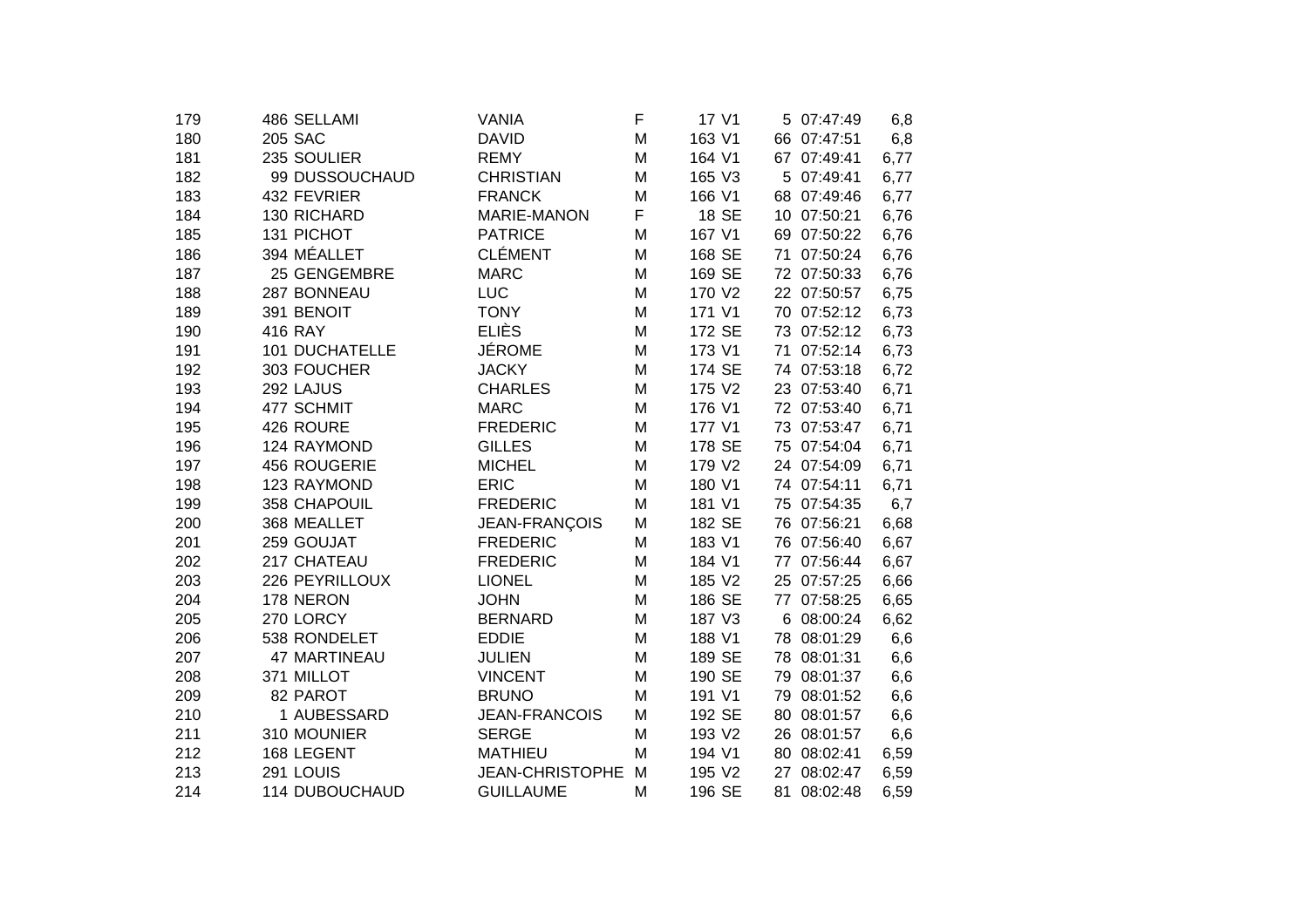| 492 HEUGEBAERT       | <b>LAURE</b>                                                                                                                                                                                     | F                                                                                                                                                                                                                                                | 19 SE                           | 11 08:03:09                                                                 | 6,58                                                                                                                                                                             |
|----------------------|--------------------------------------------------------------------------------------------------------------------------------------------------------------------------------------------------|--------------------------------------------------------------------------------------------------------------------------------------------------------------------------------------------------------------------------------------------------|---------------------------------|-----------------------------------------------------------------------------|----------------------------------------------------------------------------------------------------------------------------------------------------------------------------------|
| 356 MOMBOISSE        | <b>OLIVIER</b>                                                                                                                                                                                   | M                                                                                                                                                                                                                                                | 197 V1                          | 81 08:03:26                                                                 | 6,58                                                                                                                                                                             |
| <b>36 CARCANAGUE</b> | <b>MARTIN</b>                                                                                                                                                                                    | M                                                                                                                                                                                                                                                | 198 SE                          | 82 08:04:44                                                                 | 6,56                                                                                                                                                                             |
| 35 JOURDES           | PHILIPPE                                                                                                                                                                                         | M                                                                                                                                                                                                                                                | 199 V2                          | 28 08:05:15                                                                 | 6,55                                                                                                                                                                             |
| 154 DESANGLES        | <b>YANIS</b>                                                                                                                                                                                     | M                                                                                                                                                                                                                                                | 200 V1                          | 82 08:05:53                                                                 | 6,54                                                                                                                                                                             |
| 107 VIDONI           | <b>LAURENT</b>                                                                                                                                                                                   | M                                                                                                                                                                                                                                                | 201 V2                          | 29 08:06:46                                                                 | 6,53                                                                                                                                                                             |
| 127 GRAS             | <b>PIERRE</b>                                                                                                                                                                                    | M                                                                                                                                                                                                                                                | 202 SE                          | 83 08:07:01                                                                 | 6,53                                                                                                                                                                             |
| 321 SOZEAU           | <b>JULIEN</b>                                                                                                                                                                                    | M                                                                                                                                                                                                                                                | 203 SE                          | 84 08:07:34                                                                 | 6,52                                                                                                                                                                             |
| 542 PETIT            | <b>JÉRÔME</b>                                                                                                                                                                                    | M                                                                                                                                                                                                                                                | 204 V1                          | 83 08:07:47                                                                 | 6,52                                                                                                                                                                             |
| 299 FAIDY            | <b>DOM</b>                                                                                                                                                                                       | M                                                                                                                                                                                                                                                | 205 V2                          |                                                                             | 6,51                                                                                                                                                                             |
| 102 MESPLES          | <b>LILIAN</b>                                                                                                                                                                                    | M                                                                                                                                                                                                                                                | 206 V1                          | 84 08:08:47                                                                 | 6,51                                                                                                                                                                             |
| 480 DUMAS            | <b>NANCY</b>                                                                                                                                                                                     | F                                                                                                                                                                                                                                                | 20 V1                           | 6 08:09:15                                                                  | 6,5                                                                                                                                                                              |
| 479 DUMAS            | <b>BORIS</b>                                                                                                                                                                                     | M                                                                                                                                                                                                                                                | 207 V1                          | 85 08:09:17                                                                 | 6,5                                                                                                                                                                              |
|                      | <b>LYDIE</b>                                                                                                                                                                                     |                                                                                                                                                                                                                                                  | 21 V <sub>2</sub>               | 4 08:09:29                                                                  | 6,5                                                                                                                                                                              |
|                      | <b>PHILIPPE</b>                                                                                                                                                                                  | M                                                                                                                                                                                                                                                |                                 |                                                                             | 6,49                                                                                                                                                                             |
| <b>147 GROS</b>      | <b>FABRICE</b>                                                                                                                                                                                   | M                                                                                                                                                                                                                                                | 209 V1                          | 87 08:09:40                                                                 | 6,49                                                                                                                                                                             |
| 146 GREZE            | <b>PIERRE</b>                                                                                                                                                                                    | M                                                                                                                                                                                                                                                | 210 V2                          |                                                                             | 6,49                                                                                                                                                                             |
| 105 BLANCHET         |                                                                                                                                                                                                  | M                                                                                                                                                                                                                                                | 211 V1                          | 88 08:09:43                                                                 | 6,49                                                                                                                                                                             |
| 150 PAPON            |                                                                                                                                                                                                  | M                                                                                                                                                                                                                                                |                                 | 85 08:09:47                                                                 | 6,49                                                                                                                                                                             |
| 87 ROVIRA            |                                                                                                                                                                                                  | M                                                                                                                                                                                                                                                | 213 V1                          | 89 08:09:47                                                                 | 6,49                                                                                                                                                                             |
| 548 DOULET           |                                                                                                                                                                                                  | M                                                                                                                                                                                                                                                | 214 V2                          |                                                                             | 6,49                                                                                                                                                                             |
|                      |                                                                                                                                                                                                  | M                                                                                                                                                                                                                                                | 215 SE                          | 86 08:09:52                                                                 | 6,49                                                                                                                                                                             |
| 285 BUSSEROLLES      |                                                                                                                                                                                                  | M                                                                                                                                                                                                                                                | 216 V1                          | 90 08:10:10                                                                 | 6,49                                                                                                                                                                             |
|                      |                                                                                                                                                                                                  | M                                                                                                                                                                                                                                                | 217 V1                          |                                                                             | 6,48                                                                                                                                                                             |
|                      | <b>LAURENT</b>                                                                                                                                                                                   | M                                                                                                                                                                                                                                                | 218 V1                          | 92 08:11:05                                                                 | 6,48                                                                                                                                                                             |
|                      |                                                                                                                                                                                                  |                                                                                                                                                                                                                                                  |                                 |                                                                             | 6,46                                                                                                                                                                             |
|                      |                                                                                                                                                                                                  |                                                                                                                                                                                                                                                  |                                 |                                                                             | 6,46                                                                                                                                                                             |
|                      |                                                                                                                                                                                                  |                                                                                                                                                                                                                                                  | 22 V1                           | 7 08:12:50                                                                  | 6,45                                                                                                                                                                             |
|                      |                                                                                                                                                                                                  |                                                                                                                                                                                                                                                  |                                 |                                                                             | 6,44                                                                                                                                                                             |
|                      |                                                                                                                                                                                                  |                                                                                                                                                                                                                                                  |                                 |                                                                             | 6,41                                                                                                                                                                             |
|                      |                                                                                                                                                                                                  | M                                                                                                                                                                                                                                                |                                 |                                                                             | 6,39                                                                                                                                                                             |
|                      |                                                                                                                                                                                                  |                                                                                                                                                                                                                                                  |                                 |                                                                             | 6,38                                                                                                                                                                             |
| 120 PINEL            | <b>DIDIER</b>                                                                                                                                                                                    | M                                                                                                                                                                                                                                                | 224 V2                          | 34 08:19:01                                                                 | 6,37                                                                                                                                                                             |
| 343 VICAUD           | <b>JEAN-PIERRE</b>                                                                                                                                                                               | M                                                                                                                                                                                                                                                | 225 V1                          |                                                                             | 6,37                                                                                                                                                                             |
|                      | <b>STEPHANE</b>                                                                                                                                                                                  | M                                                                                                                                                                                                                                                | 226 V1                          | 96 08:19:40                                                                 | 6,36                                                                                                                                                                             |
| 199 LEGROS           | <b>SÉBASTIEN</b>                                                                                                                                                                                 | M                                                                                                                                                                                                                                                | 227 SE                          | 89 08:20:56                                                                 | 6,35                                                                                                                                                                             |
|                      | 500 BESSON<br>145 DEGEORGES<br>40 VIGNAT<br>570 PERRIER<br>505 PICARD<br>504 JAUNET<br>315 POULAIN<br>273 CROZET<br>398 LHOMBART<br>255 COGNARD<br>488 LESONGEUR<br>260 COURILLEAU<br>161 LEVEAU | <b>PHILIPPE</b><br><b>CYRIL</b><br><b>SÉBASTIEN</b><br><b>HERVÉ</b><br><b>REMY</b><br>JÉRÔME<br><b>STEPHANE</b><br><b>SEBASTIEN</b><br><b>CHRISTOPHE</b><br><b>DELPHINE</b><br><b>ELSA</b><br><b>GABRIEL</b><br><b>PATRICK</b><br><b>PATRICK</b> | F<br>M<br>M<br>F<br>F<br>M<br>M | 208 V1<br>212 SE<br>219 SE<br>220 V1<br>23 SE<br>221 SE<br>222 V2<br>223 V1 | 30 08:08:28<br>86 08:09:39<br>31 08:09:40<br>32 08:09:50<br>91 08:10:54<br>87 08:12:04<br>93 08:12:26<br>12 08:13:37<br>88 08:15:53<br>33 08:17:55<br>94 08:18:41<br>95 08:19:15 |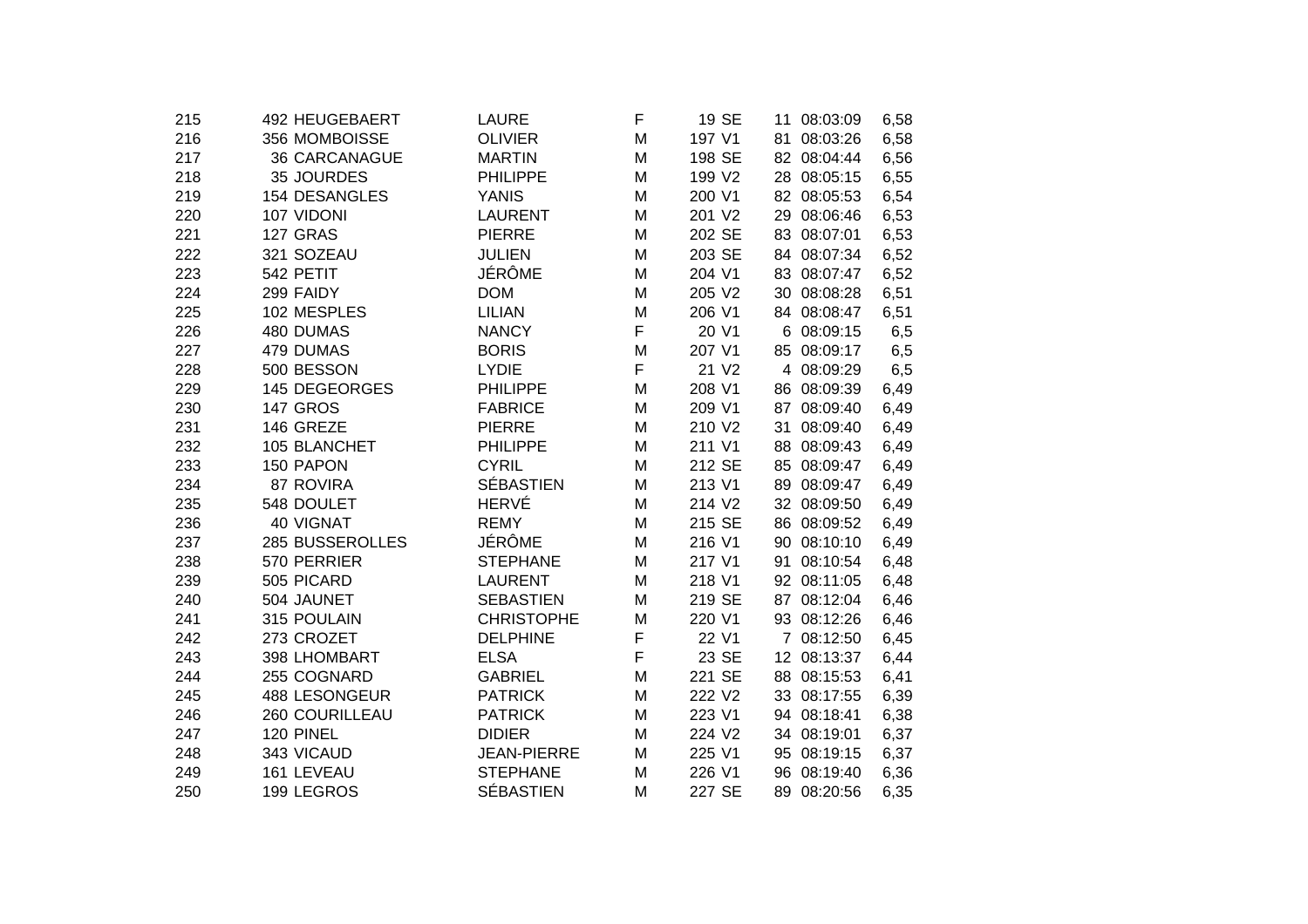| 251 | 271 DESAIVRE           | <b>VINCENT</b>       | M | 228 V2 |     | 35 08:21:09  | 6,35  |
|-----|------------------------|----------------------|---|--------|-----|--------------|-------|
| 252 | <b>453 LE FAUCHEUR</b> | <b>CHRISTOPHE</b>    | M | 229 V1 |     | 97 08:21:17  | 6,34  |
| 253 | 481 BUIL               | <b>THIERRY</b>       | M | 230 V1 |     | 98 08:21:17  | 6,34  |
| 254 | 527 SCHNEIDER          | <b>ROMAIN</b>        | M | 231 V1 | 99  | 08:21:22     | 6,34  |
| 255 | 164 DELMAS             | <b>ERIC</b>          | M | 232 V1 | 100 | 08:21:23     | 6,34  |
| 256 | 529 ASTINGS            | <b>GREGORY</b>       | M | 233 V1 | 101 | 08:21:39     | 6,34  |
| 257 | 501 BEYSSAC            | <b>SYLVIE</b>        | F | 24 V2  |     | 5 08:21:43   | 6,34  |
| 258 | 568 MATHEY             | <b>LAURENT</b>       | M | 234 V1 |     | 102 08:22:49 | 6,32  |
| 259 | 119 GRANGE             | <b>JEAN FRANÇOIS</b> | M | 235 V3 |     | 7 08:23:39   | 6,31  |
| 260 | 132 LOURDEAU           | <b>BRUNO</b>         | M | 236 V2 |     | 36 08:23:42  | 6,31  |
| 261 | 448 GADET              | <b>DAVID</b>         | M | 237 V1 |     | 103 08:23:48 | 6,31  |
| 262 | 290 GUITTONNEAU        | <b>LAURENT</b>       | M | 238 V1 |     | 104 08:24:27 | 6,3   |
| 263 | 136 PERRIN             | <b>FRANCOIS</b>      | M | 239 V1 |     | 105 08:25:41 | 6,29  |
| 264 | 98 TRAVERSE            | <b>NICOLAS</b>       | M | 240 SE |     | 90 08:26:56  | 6,27  |
| 265 | 342 GUILLERMO          | <b>MIKAEL</b>        | M | 241 V1 |     | 106 08:27:23 | 6,27  |
| 266 | 567 BRUN               | <b>PATRICK</b>       | M | 242 V1 |     | 107 08:27:45 | 6,26  |
| 267 | 202 BENOLIEL           | <b>CLAUDE</b>        | M | 243 V2 | 37  | 08:28:05     | 6,26  |
| 268 | 378 HAUDEBOURG         | <b>EMMANUEL</b>      | M | 244 V1 |     | 108 08:28:16 | 6,26  |
| 269 | 17 MOULY               | <b>PIERRE</b>        | M | 245 V3 |     | 8 08:28:59   | 6,25  |
| 270 | 115 DEVISSCHER         | <b>PHILIPPE</b>      | M | 246 V1 |     | 109 08:29:01 | 6,25  |
| 271 | 152 DELAIR             | <b>PIERRE</b>        | M | 247 V2 |     | 38 08:29:05  | 6,25  |
| 272 | 531 ETIEN              | <b>STEPHANE</b>      | M | 248 V1 |     | 110 08:29:17 | 6,24  |
| 273 | 490 FLOURET            | <b>FRANÇOIS</b>      | M | 249 SE | 91  | 08:29:23     | 6,24  |
| 274 | 550 RAYNAUD            | <b>YANNICK</b>       | M | 250 SE |     | 92 08:32:03  | 6,21  |
| 275 | <b>569 THIRIOT</b>     | <b>XAVIER</b>        | M | 251 V2 |     | 39 08:32:06  | 6,21  |
| 276 | 247 JAUD               | <b>ERIC</b>          | M | 252 V1 | 111 | 08:32:13     | 6,21  |
| 277 | 369 BARBAREAU          | <b>FREDDY</b>        | M | 253 V1 |     | 112 08:32:31 | 6,2   |
| 278 | 420 CYPIERE            | <b>FABIEN</b>        | M | 254 SE |     | 93 08:33:28  | 6,19  |
| 279 | 507 GENIN              | <b>CYRILLE</b>       | M | 255 V1 |     | 113 08:33:53 | 6,19  |
| 280 | 177 MURIN              | <b>GERARD</b>        | M | 256 V3 |     | 9 08:34:07   | 6,19  |
| 281 | 467 CARCEL             | JÉRÔME               | M | 257 V1 |     | 114 08:34:38 | 6,18  |
| 282 | 94 GALINAT             | <b>REMY</b>          | M | 258 SE |     | 94 08:36:52  | 6, 15 |
| 283 | 491 HEUGEBAERT         | <b>CLAIRE</b>        | F | 25 SE  |     | 13 08:37:08  | 6,15  |
| 284 | 494 LEBLANC            | <b>ALEXANDRE</b>     | M | 259 V1 |     | 115 08:37:38 | 6,14  |
| 285 | 322 ROUGIER            | <b>STEPHANE</b>      | M | 260 V1 |     | 116 08:39:02 | 6,13  |
| 286 | 455 MORIN              | <b>GUILLAUME</b>     | M | 261 SE |     | 95 08:39:13  | 6,12  |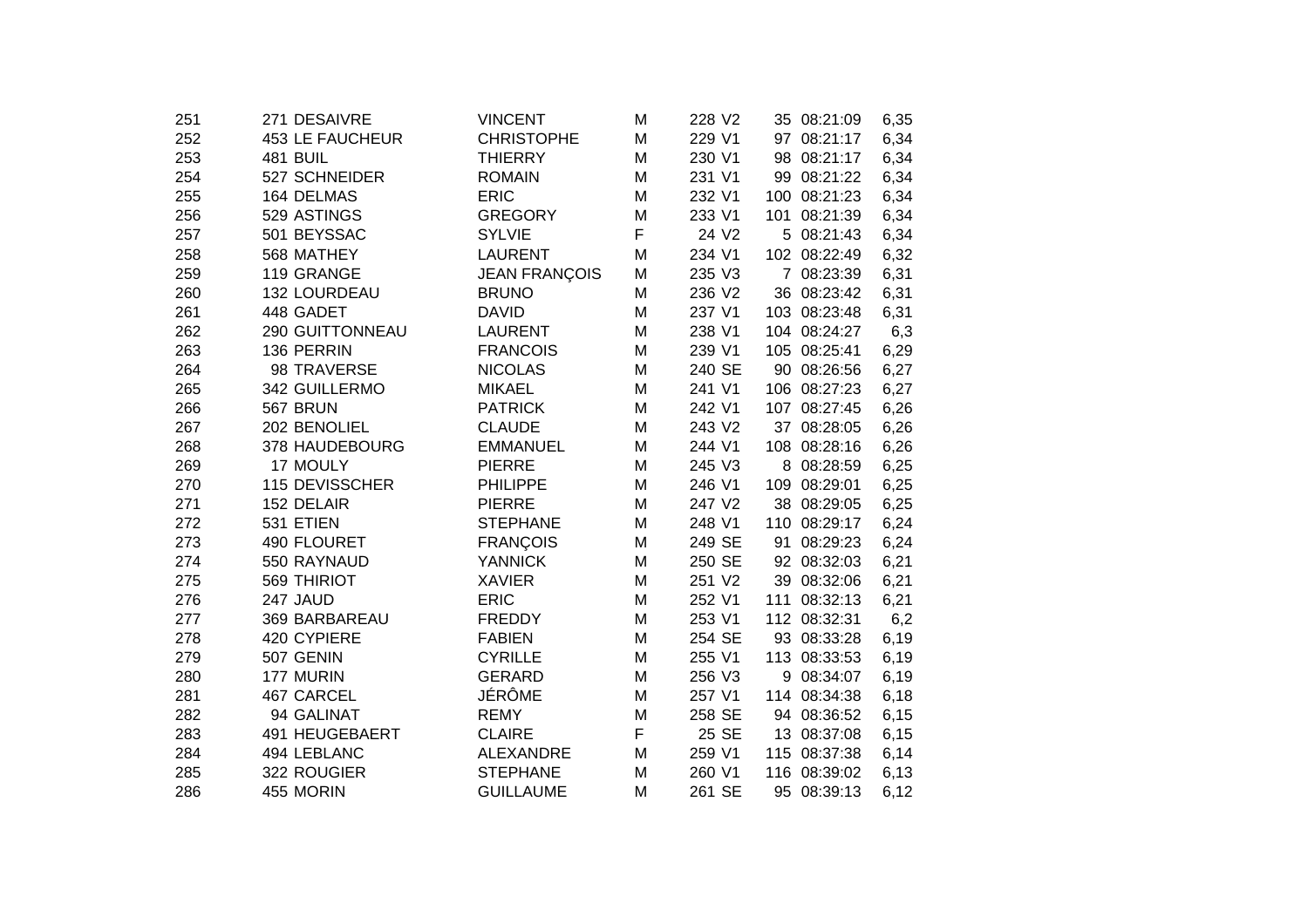| 143 BONNION      | <b>LOIC</b>                             | M                        | 262 V2 |                                      |          | 6,12                                                                                                                                                                                                                                                                                                                                                                                                                                                                                                                                                         |
|------------------|-----------------------------------------|--------------------------|--------|--------------------------------------|----------|--------------------------------------------------------------------------------------------------------------------------------------------------------------------------------------------------------------------------------------------------------------------------------------------------------------------------------------------------------------------------------------------------------------------------------------------------------------------------------------------------------------------------------------------------------------|
| 171 FABRE        | <b>FREDERIC</b>                         | M                        | 263 V1 |                                      |          | 6,12                                                                                                                                                                                                                                                                                                                                                                                                                                                                                                                                                         |
| 97 LEBRETON      | <b>MAURICE</b>                          | M                        | 264 V1 |                                      |          | 6,12                                                                                                                                                                                                                                                                                                                                                                                                                                                                                                                                                         |
| 333 DALLAY       | <b>CYRIL</b>                            | M                        | 265 V1 |                                      |          | 6,12                                                                                                                                                                                                                                                                                                                                                                                                                                                                                                                                                         |
| 521 ROURE        | <b>JÉROME</b>                           | M                        | 266 V1 |                                      |          | 6,12                                                                                                                                                                                                                                                                                                                                                                                                                                                                                                                                                         |
| 440 PIERRE       | <b>CEDRIC</b>                           | M                        | 267 SE |                                      |          | 6,11                                                                                                                                                                                                                                                                                                                                                                                                                                                                                                                                                         |
| 225 MORIN        | <b>CEDRIC</b>                           | M                        | 268 V1 |                                      | 08:40:14 | 6,11                                                                                                                                                                                                                                                                                                                                                                                                                                                                                                                                                         |
| 317 DOMINICI     | <b>GERARD</b>                           | M                        | 269 V3 |                                      |          | 6,11                                                                                                                                                                                                                                                                                                                                                                                                                                                                                                                                                         |
| 393 BERNARD      | <b>FREDERIC</b>                         | M                        | 270 V2 |                                      |          | 6,1                                                                                                                                                                                                                                                                                                                                                                                                                                                                                                                                                          |
| 100 FELLONNEAU   | <b>STEPHANE</b>                         | M                        | 271 V1 |                                      |          | 6,09                                                                                                                                                                                                                                                                                                                                                                                                                                                                                                                                                         |
| 528 LACOSTE      | <b>JEAN-LOUIS</b>                       | M                        | 272 V2 |                                      |          | 6,08                                                                                                                                                                                                                                                                                                                                                                                                                                                                                                                                                         |
| 300 BILLON       | <b>WILFRID</b>                          | M                        | 273 V1 |                                      |          | 6,07                                                                                                                                                                                                                                                                                                                                                                                                                                                                                                                                                         |
| 96 CARRIERE      | <b>FRANCOIS</b>                         | M                        | 274 V1 |                                      |          | 6,07                                                                                                                                                                                                                                                                                                                                                                                                                                                                                                                                                         |
| 83 MARTINAT      | <b>PATRICK</b>                          | M                        | 275 V2 |                                      |          | 6,05                                                                                                                                                                                                                                                                                                                                                                                                                                                                                                                                                         |
| 408 JOURDAIN     | <b>SANDRINE</b>                         | F                        | 26 SE  |                                      |          | 6,05                                                                                                                                                                                                                                                                                                                                                                                                                                                                                                                                                         |
| 428 ASTIEN       | <b>ERIC</b>                             | M                        | 276 V2 |                                      |          | 6,04                                                                                                                                                                                                                                                                                                                                                                                                                                                                                                                                                         |
| 401 SAVIGNAT     | <b>FREDERIC</b>                         | M                        | 277 V1 |                                      |          | 6,03                                                                                                                                                                                                                                                                                                                                                                                                                                                                                                                                                         |
| 402 PANTEL       | <b>MARC</b>                             | M                        | 278 V1 |                                      |          | 6,01                                                                                                                                                                                                                                                                                                                                                                                                                                                                                                                                                         |
| 518 CAYLA        | <b>SEBASTIEN</b>                        | M                        | 279 SE |                                      |          | 5,98                                                                                                                                                                                                                                                                                                                                                                                                                                                                                                                                                         |
| 517 HOMBRADO     | <b>GREGORY</b>                          | M                        | 280 V1 |                                      | 08:51:39 | 5,98                                                                                                                                                                                                                                                                                                                                                                                                                                                                                                                                                         |
| 229 COLAS        | <b>BENJAMIN</b>                         | M                        | 281 SE |                                      |          | 5,98                                                                                                                                                                                                                                                                                                                                                                                                                                                                                                                                                         |
| 522 DUFFAL       | <b>PATRICK</b>                          | M                        | 282 V1 |                                      |          | 5,98                                                                                                                                                                                                                                                                                                                                                                                                                                                                                                                                                         |
| 309 AURIACOMBE   | <b>LAURENT</b>                          | M                        | 283 V2 |                                      |          | 5,98                                                                                                                                                                                                                                                                                                                                                                                                                                                                                                                                                         |
| 508 MONTSERAT    | <b>DANIEL</b>                           | M                        | 284 V2 |                                      |          | 5,98                                                                                                                                                                                                                                                                                                                                                                                                                                                                                                                                                         |
| 530 SAUVAGE      | <b>FRANCK</b>                           | M                        | 285 V2 |                                      |          | 5,98                                                                                                                                                                                                                                                                                                                                                                                                                                                                                                                                                         |
| 29 MANTHÉ        | <b>CHRISTOPHE</b>                       | M                        | 286 SE |                                      |          | 5,97                                                                                                                                                                                                                                                                                                                                                                                                                                                                                                                                                         |
| 37 BROUARD       | <b>PASCAL</b>                           | M                        | 287 V2 |                                      |          | 5,97                                                                                                                                                                                                                                                                                                                                                                                                                                                                                                                                                         |
|                  | <b>HERVE</b>                            | M                        | 288 V1 |                                      |          | 5,96                                                                                                                                                                                                                                                                                                                                                                                                                                                                                                                                                         |
|                  | <b>PIERRE</b>                           | M                        |        |                                      |          | 5,96                                                                                                                                                                                                                                                                                                                                                                                                                                                                                                                                                         |
| 222 GUENEL       | <b>FRANÇOIS</b>                         | M                        |        |                                      |          | 5,96                                                                                                                                                                                                                                                                                                                                                                                                                                                                                                                                                         |
|                  |                                         | M                        |        |                                      |          | 5,95                                                                                                                                                                                                                                                                                                                                                                                                                                                                                                                                                         |
| 365 LAGE         |                                         | M                        |        |                                      |          | 5,94                                                                                                                                                                                                                                                                                                                                                                                                                                                                                                                                                         |
| <b>7 CLAMONS</b> | <b>ARNAUD</b>                           | M                        | 293 SE |                                      |          | 5,94                                                                                                                                                                                                                                                                                                                                                                                                                                                                                                                                                         |
| 86 BESSE         | <b>PHILIPPE</b>                         | M                        | 294 V2 |                                      |          | 5,94                                                                                                                                                                                                                                                                                                                                                                                                                                                                                                                                                         |
| 59 CAVILLON      | <b>MARINE</b>                           | F                        | 27 SE  |                                      |          | 5,92                                                                                                                                                                                                                                                                                                                                                                                                                                                                                                                                                         |
| 58 KANGOUD       | <b>ANDY</b>                             | M                        | 295 SE |                                      |          | 5,92                                                                                                                                                                                                                                                                                                                                                                                                                                                                                                                                                         |
|                  | 294 BILLOUX<br>218 BOULLE<br>84 GENESTE | <b>NICOLAS</b><br>JÉRÉMY |        | 289 SE<br>290 SE<br>291 V1<br>292 SE |          | 40 08:39:15<br>117 08:39:30<br>118 08:39:35<br>119 08:39:37<br>120 08:40:00<br>96 08:40:06<br>121<br>10 08:40:15<br>41 08:40:54<br>122 08:42:07<br>42 08:43:05<br>123 08:43:39<br>124 08:44:12<br>43 08:45:30<br>14 08:45:53<br>44 08:46:20<br>125 08:47:36<br>126 08:48:55<br>97 08:51:35<br>127<br>98 08:51:40<br>128 08:51:53<br>45 08:51:56<br>46 08:52:00<br>47 08:52:06<br>99 08:52:41<br>48 08:52:47<br>129 08:53:52<br>100 08:53:55<br>08:53:55<br>101<br>130 08:54:46<br>102 08:55:18<br>103 08:55:19<br>49 08:55:32<br>15 08:57:30<br>104 08:57:30 |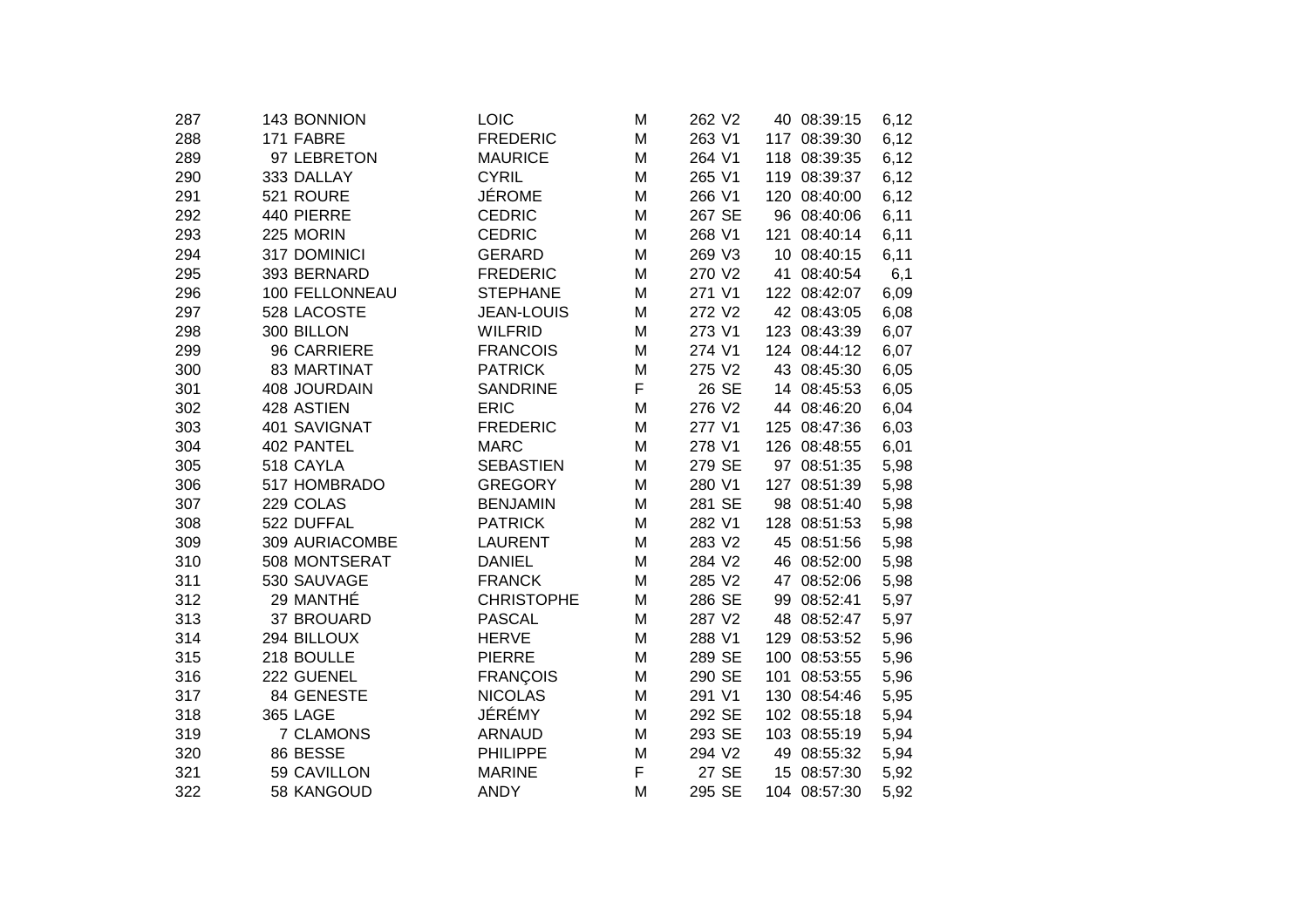| 323 | 262 CHARBONNEL           | <b>NADEGE</b>       | F | 28 V1  | 8 08:57:51     | 5,91 |
|-----|--------------------------|---------------------|---|--------|----------------|------|
| 324 | <b>172 GRIFFOUILLERE</b> | <b>MARC</b>         | M | 296 V1 | 131 09:01:00   | 5,88 |
| 325 | <b>169 DOUSTEYSSIER</b>  | <b>ERIC</b>         | M | 297 V1 | 132 09:01:45   | 5,87 |
| 326 | 191 WASMES               | <b>JEAN-MICHEL</b>  | M | 298 V2 | 50 09:02:05    | 5,87 |
| 327 | 11 LACOSTE               | <b>JEAN-CHARLES</b> | M | 299 V1 | 133 09:02:19   | 5,86 |
| 328 | 72 DOMAS                 | <b>MATHIEU</b>      | M | 300 V1 | 134 09:02:22   | 5,86 |
| 329 | 42 CHAVAROCHE            | <b>OLIVIER</b>      | M | 301 V1 | 135 09:02:50   | 5,86 |
| 330 | 295 MARTIN               | <b>PAUL</b>         | M | 302 V2 | 51 09:03:22    | 5,85 |
| 331 | 180 BERTRAND             | <b>CHRISTOPHE</b>   | M | 303 V1 | 136 09:03:24   | 5,85 |
| 332 | 179 TROVALET             | <b>MANUEL</b>       | M | 304 SE | 105 09:03:25   | 5,85 |
| 333 | 228 LALLEMENT            | <b>JEREMIE</b>      | M | 305 V1 | 137 09:05:19   | 5,83 |
| 334 | 139 LAVAL                | MARIE-LAURE         | F | 29 V2  | 6 09:05:29     | 5,83 |
| 335 | 484 RODRIGUEZ            | <b>FELIX</b>        | M | 306 V2 | 52 09:06:55    | 5,81 |
| 336 | 474 PLANET               | <b>LILIAN</b>       | M | 307 V1 | 138 09:06:56   | 5,81 |
| 337 | 436 SAVARY               | <b>ISABELLE</b>     | F | 30 SE  | 16 09:07:01    | 5,81 |
| 338 | 415 DRUGEAULT            | <b>DAVID</b>        | M | 308 V1 | 139 09:07:10   | 5,81 |
| 339 | 8 LEONARD                | <b>HERVE</b>        | M | 309 V2 | 53 09:07:33    | 5,81 |
| 340 | 79 SENTOUT               | <b>ALAIN</b>        | M | 310 V2 | 54 09:08:05    | 5,8  |
| 341 | 281 DE PRADA             | <b>GREGORY</b>      | M | 311 SE | 106 09:08:30   | 5,8  |
| 342 | 175 PUECH                | <b>JEROME</b>       | M | 312 SE | 107 09:08:58   | 5,79 |
| 343 | 516 JOUVE                | <b>DAVID</b>        | M | 313 SE | 108 09:09:41   | 5,79 |
| 344 | 329 LECOCQ               | <b>ANTOINE</b>      | M | 314 SE | 109 09:10:07   | 5,78 |
| 345 | 435 NOGUE                | <b>GERIC</b>        | M | 315 V1 | 140 09:10:23   | 5,78 |
| 346 | 133 CAPY                 | <b>SEBASTIEN</b>    | M | 316 V1 | 141 09:10:26   | 5,78 |
| 347 | 341 GIRAUD               | <b>ESTELLE</b>      | F | 31 V1  | 9 09:10:27     | 5,78 |
| 348 | 452 LACAMBRE             | <b>CORINNE</b>      | F | 32 V1  | 10 09:11:05    | 5,77 |
| 349 | 39 GOARIN                | <b>JEAN-MARIE</b>   | M | 317 SE | 110 09:11:05   | 5,77 |
| 350 | 304 FOUCHER              | <b>ERIC</b>         | M | 318 V1 | 142 09:11:13   | 5,77 |
| 351 | 523 GUERIN               | <b>JEAN-PAUL</b>    | M | 319 V2 | 55 09:11:13    | 5,77 |
| 352 | 301 BOGARD               | <b>OLIVIER</b>      | M | 320 V2 | 56 09:11:13    | 5,77 |
| 353 | 134 JEANNEAU             | <b>NATHALIE</b>     | F | 33 V1  | 09:11:15<br>11 | 5,77 |
| 354 | 540 LEPINE               | <b>ERIC</b>         | F | 34 V2  | 7 09:11:19     | 5,77 |
| 355 | 22 PIERRARD              | <b>CHRISTOPHE</b>   | M | 321 V1 | 143 09:13:24   | 5,75 |
| 356 | <b>16 CHARBONNIER</b>    | <b>VINCENT</b>      | M | 322 V2 | 57 09:13:28    | 5,75 |
| 357 | 403 BELAUBRE             | JEAN-MICHEL         | M | 323 V1 | 144 09:14:07   | 5,74 |
| 358 | 397 SAINT-ROCH           | <b>FRÉDÉRIC</b>     | M | 324 SE | 111 09:14:20   | 5,74 |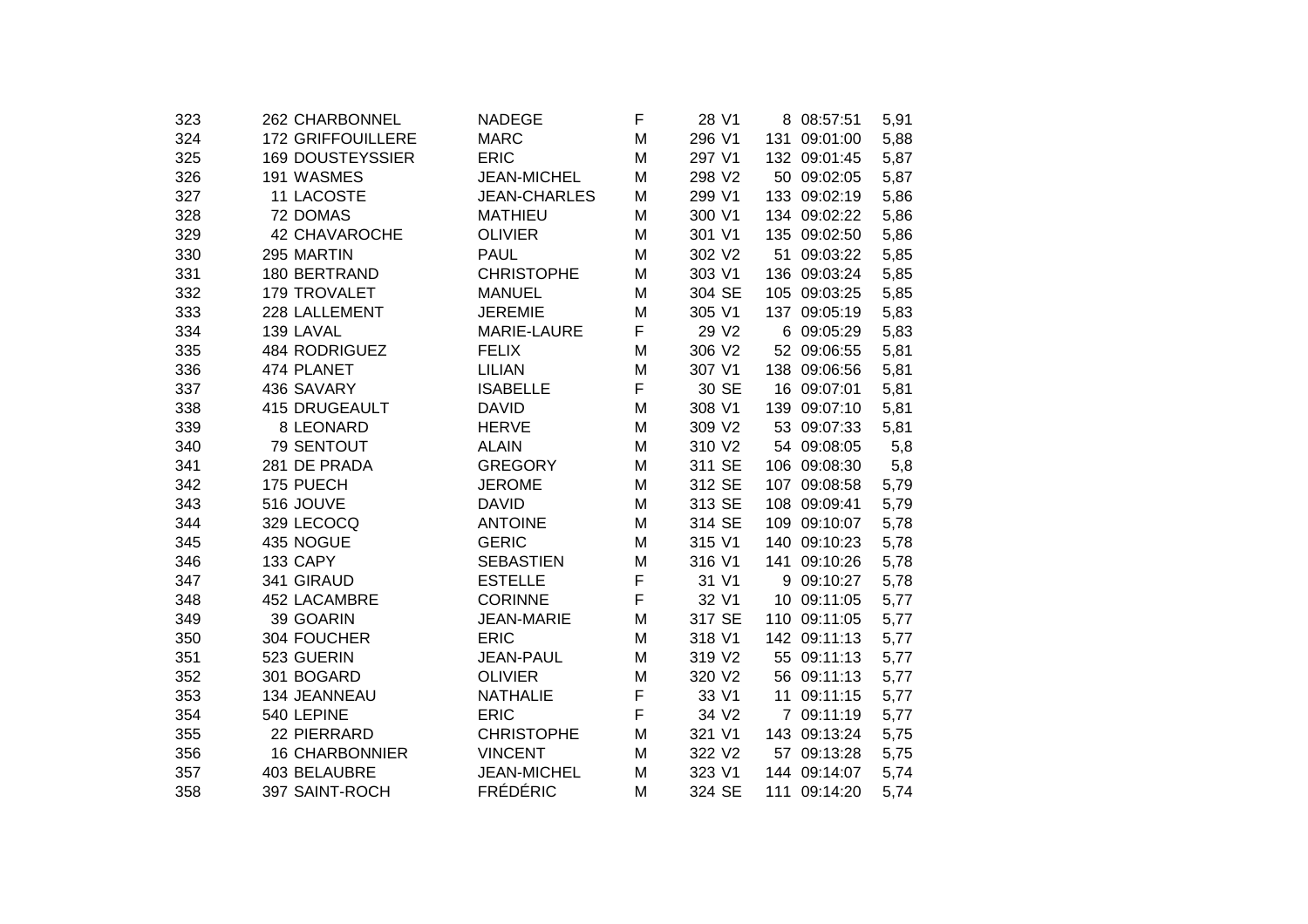| 359 | 360 REYGADE                 | <b>ELÉONORE</b>      | F | 35 SE  | 17 09:15:39  | 5,72 |
|-----|-----------------------------|----------------------|---|--------|--------------|------|
| 360 | 465 DEGHILAGE               | <b>OLIVIER</b>       | M | 325 V1 | 145 09:15:52 | 5,72 |
| 361 | 71 BASTIE                   | <b>FREDERIC</b>      | M | 326 V1 | 146 09:16:05 | 5,72 |
| 362 | 245 LE ROUZIC DENOUAL       | <b>CAMILLE</b>       | F | 36 V1  | 12 09:16:55  | 5,71 |
| 363 | 56 DEVAUD                   | <b>SIMON</b>         | M | 327 SE | 112 09:16:58 | 5,71 |
| 364 | 386 PERRAIN                 | <b>MARC</b>          | M | 328 SE | 113 09:17:09 | 5,71 |
| 365 | 395 LACOMBE                 | <b>OLIVIER</b>       | M | 329 SE | 114 09:17:15 | 5,71 |
| 366 | 380 BRIENT                  | <b>JEAN-JACQUES</b>  | Μ | 330 V1 | 147 09:17:30 | 5,7  |
| 367 | 267 SOULARD                 | <b>JEAN-MARIE</b>    | M | 331 V2 | 58 09:17:54  | 5,7  |
| 368 | 348 GOURDON                 | <b>ERIC</b>          | M | 332 V2 | 59 09:18:03  | 5,7  |
| 369 | 400 ARNAL                   | <b>STÉPHANIE</b>     | F | 37 V1  | 13 09:18:28  | 5,69 |
| 370 | 12 MONET                    | <b>MELODIE</b>       | F | 38 SE  | 18 09:20:25  | 5,67 |
| 371 | 336 CUAZ                    | <b>CELINE</b>        | F | 39 SE  | 19 09:20:46  | 5,67 |
| 372 | 549 LESMARIE                | <b>THOMAS</b>        | M | 333 SE | 115 09:21:38 | 5,66 |
| 373 | 443 DELMAS                  | <b>CHRISTOPHE</b>    | M | 334 V1 | 148 09:22:10 | 5,66 |
| 374 | 533 ARISTIDOU               | <b>JONATHAN</b>      | M | 335 SE | 116 09:22:37 | 5,65 |
| 375 | <b>487 TOURTE GROSPIRON</b> | <b>CAROLINE</b>      | F | 40 V1  | 14 09:22:45  | 5,65 |
| 376 | 44 MAURIN                   | <b>HERVÉ</b>         | M | 336 V2 | 60 09:23:25  | 5,64 |
| 377 | 364 BLAY                    | <b>LAURENT</b>       | M | 337 V2 | 61 09:23:48  | 5,64 |
| 378 | 140 BONNET                  | <b>HELENE</b>        | F | 41 V1  | 15 09:26:35  | 5,61 |
| 379 | 176 DELAURENS               | <b>STEPHANIE</b>     | F | 42 V1  | 16 09:27:44  | 5,6  |
| 380 | 414 RENAUD                  | GÉRALD               | M | 338 V1 | 149 09:28:25 | 5,59 |
| 381 | 88 VIDAL                    | <b>VINCENT</b>       | M | 339 V1 | 150 09:28:46 | 5,59 |
| 382 | 263 CALMETTES               | <b>PIERRE</b>        | M | 340 V2 | 62 09:29:01  | 5,59 |
| 383 | 450 DZIEDZICZAK             | <b>FRÉDÉRIC</b>      | M | 341 V2 | 63 09:30:46  | 5,57 |
| 384 | 10 LARROUY                  | <b>GABRIEL</b>       | M | 342 SE | 117 09:31:28 | 5,56 |
| 385 | 111 GRABOWSKI               | <b>DANIEL</b>        | M | 343 SE | 118 09:31:50 | 5,56 |
| 386 | 174 CARCANAGUE              | <b>CHARLOTTE</b>     | F | 43 SE  | 20 09:33:08  | 5,55 |
| 387 | 28 ROBIN                    | <b>JEAN MICHEL</b>   | M | 344 V3 | 11 09:34:10  | 5,54 |
| 388 | 203 CAMPAGNONI              | <b>CÉDRIC</b>        | M | 345 V1 | 151 09:35:33 | 5,53 |
| 389 | 3 GRIMAL                    | <b>PIERRE</b>        | Μ | 346 V2 | 64 09:38:12  | 5,5  |
| 390 | 375 MEUNIER                 | <b>OLIVIER</b>       | M | 347 V1 | 152 09:38:18 | 5,5  |
| 391 | 520 DANDRIEU                | <b>DAMIEN</b>        | Μ | 348 V1 | 153 09:38:28 | 5,5  |
| 392 | 193 BADER                   | <b>FREDERIC</b>      | M | 349 V1 | 154 09:38:34 | 5,5  |
| 393 | 200 PIOT                    | <b>PHILIPPE</b>      | M | 350 V2 | 65 09:38:37  | 5,5  |
| 394 | 192 LÉTARD                  | <b>JEAN-BAPTISTE</b> | M | 351 SE | 119 09:38:37 | 5,5  |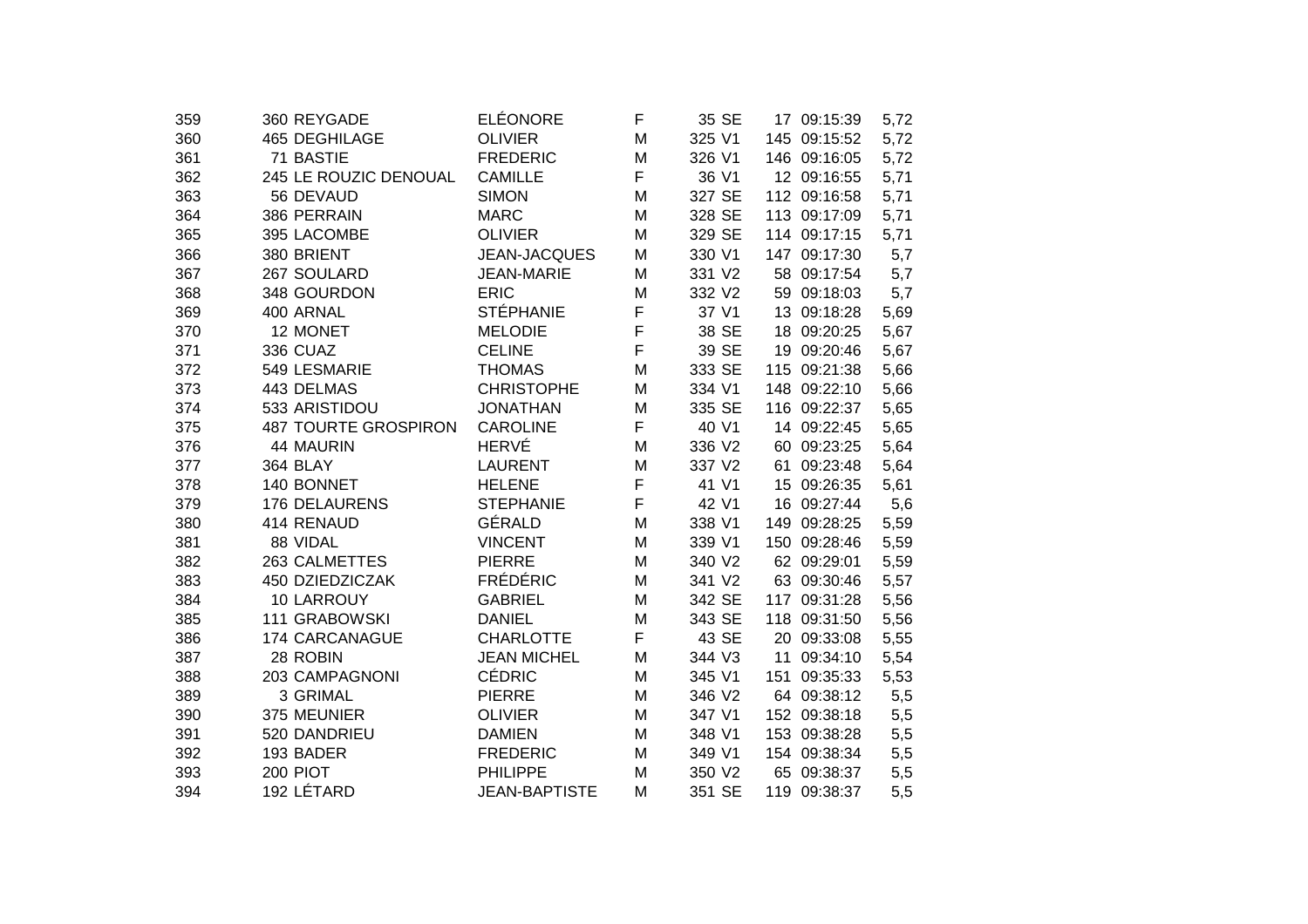| 395 | 223 RUGGERI            | <b>ETIENNE</b>       | M | 352 V2 |     | 66 09:38:43  | 5,49 |
|-----|------------------------|----------------------|---|--------|-----|--------------|------|
| 396 | 128 MARCHE             | <b>VINCENT</b>       | M | 353 V1 |     | 155 09:39:02 | 5,49 |
| 397 | 353 BOUQUET            | <b>JEAN-FRANCOIS</b> | M | 354 V2 |     | 67 09:39:08  | 5,49 |
| 398 | 354 VIDONI             | MARIE-PIERRE         | F | 44 V1  |     | 17 09:39:47  | 5,48 |
| 399 | 104 HUMMEL             | <b>ANNE</b>          | F | 45 V1  |     | 18 09:39:55  | 5,48 |
| 400 | 2 CHEVALIER            | <b>JEAN-LUC</b>      | M | 355 V1 |     | 156 09:40:03 | 5,48 |
| 401 | <b>313 AIME</b>        | <b>MARYLENE</b>      | F | 46 V1  |     | 19 09:42:02  | 5,46 |
| 402 | 268 BOUTROIS           | <b>SEBASTIEN</b>     | M | 356 V1 | 157 | 09:42:02     | 5,46 |
| 403 | 334 LATHUILLIERE       | <b>FRÉDÉRIC</b>      | M | 357 V2 |     | 68 09:43:42  | 5,45 |
| 404 | 424 THILL              | <b>OLIVIER</b>       | M | 358 V2 |     | 69 09:48:40  | 5,4  |
| 405 | 73 PIAUD               | <b>BRUNO</b>         | M | 359 V1 |     | 158 09:52:11 | 5,37 |
| 406 | 90 CHABRIER            | <b>SERGE</b>         | M | 360 V2 |     | 70 09:52:56  | 5,36 |
| 407 | 312 GIROUX             | <b>CÉLINE</b>        | F | 47 V1  |     | 20 09:52:59  | 5,36 |
| 408 | 311 MOUILLET           | <b>ARNAUD</b>        | M | 361 V1 |     | 159 09:52:59 | 5,36 |
| 409 | 404 BOISDÉ             | <b>OLIVIER</b>       | M | 362 V2 |     | 71 09:54:27  | 5,35 |
| 410 | 495 AMELINEAU          | <b>CYRILLE</b>       | M | 363 V1 |     | 160 09:55:01 | 5,34 |
| 411 | <b>137 POUMAILLOUX</b> | <b>PHILIPPE</b>      | M | 364 V2 |     | 72 09:55:36  | 5,34 |
| 412 | 359 RENOTON            | <b>SEBASTIEN</b>     | M | 365 V1 | 161 | 09:56:52     | 5,33 |
| 413 | 506 LE BERRE           | <b>FABRICE</b>       | M | 366 V1 |     | 162 09:57:02 | 5,33 |
| 414 | 173 GUILLET            | <b>MICKAEL</b>       | M | 367 V1 |     | 163 10:01:02 | 5,29 |
| 415 | 163 DAUDE              | <b>LAURENT</b>       | M | 368 V1 |     | 164 10:01:02 | 5,29 |
| 416 | 196 COMBOURIEU         | <b>GERAUD</b>        | M | 369 V1 |     | 165 10:01:03 | 5,29 |
| 417 | 157 BARDAGOT           | <b>JEAN PAUL</b>     | M | 370 V1 |     | 166 10:02:33 | 5,28 |
| 418 | 347 PASQUEREAU         | <b>VINCENT</b>       | M | 371 V1 |     | 167 10:02:34 | 5,28 |
| 419 | 238 TUAL               | <b>FLORENCE</b>      | F | 48 V2  | 8   | 10:03:42     | 5,27 |
| 420 | 525 GIZARDIN           | <b>PHILIPPE</b>      | M | 372 V2 |     | 73 10:04:51  | 5,26 |
| 421 | 389 BALOGE             | <b>BRUNO</b>         | M | 373 V1 |     | 168 10:05:36 | 5,25 |
| 422 | 454 DRILLON            | <b>GAEL</b>          | M | 374 SE | 120 | 10:06:43     | 5,24 |
| 423 | 80 LOISEAU             | <b>VALERIE</b>       | F | 49 V1  | 21  | 10:06:55     | 5,24 |
| 424 | 377 BERNARD            | <b>FABRICE</b>       | M | 375 SE | 121 | 10:08:05     | 5,23 |
| 425 | 384 POUGET             | JEAN-FRANÇOIS        | M | 376 V1 |     | 169 10:08:32 | 5,23 |
| 426 | 526 BESSE              | <b>AURELIE</b>       | F | 50 SE  | 21  | 10:08:40     | 5,22 |
| 427 | 497 BOULACHEB          | <b>RADOUANE</b>      | M | 377 V1 |     | 170 10:09:23 | 5,22 |
| 428 | 485 RODRIGUEZ VASQUEZ  | <b>SYLVIE</b>        | F | 51 V2  | 9   | 10:10:46     | 5,21 |
| 429 | 489 HORTA              | <b>ANTOINE</b>       | M | 378 V2 |     | 74 10:10:48  | 5,21 |
| 430 | 444 JOURDAIN           | <b>PIERRE</b>        | M | 379 SE |     | 122 10:11:19 | 5,2  |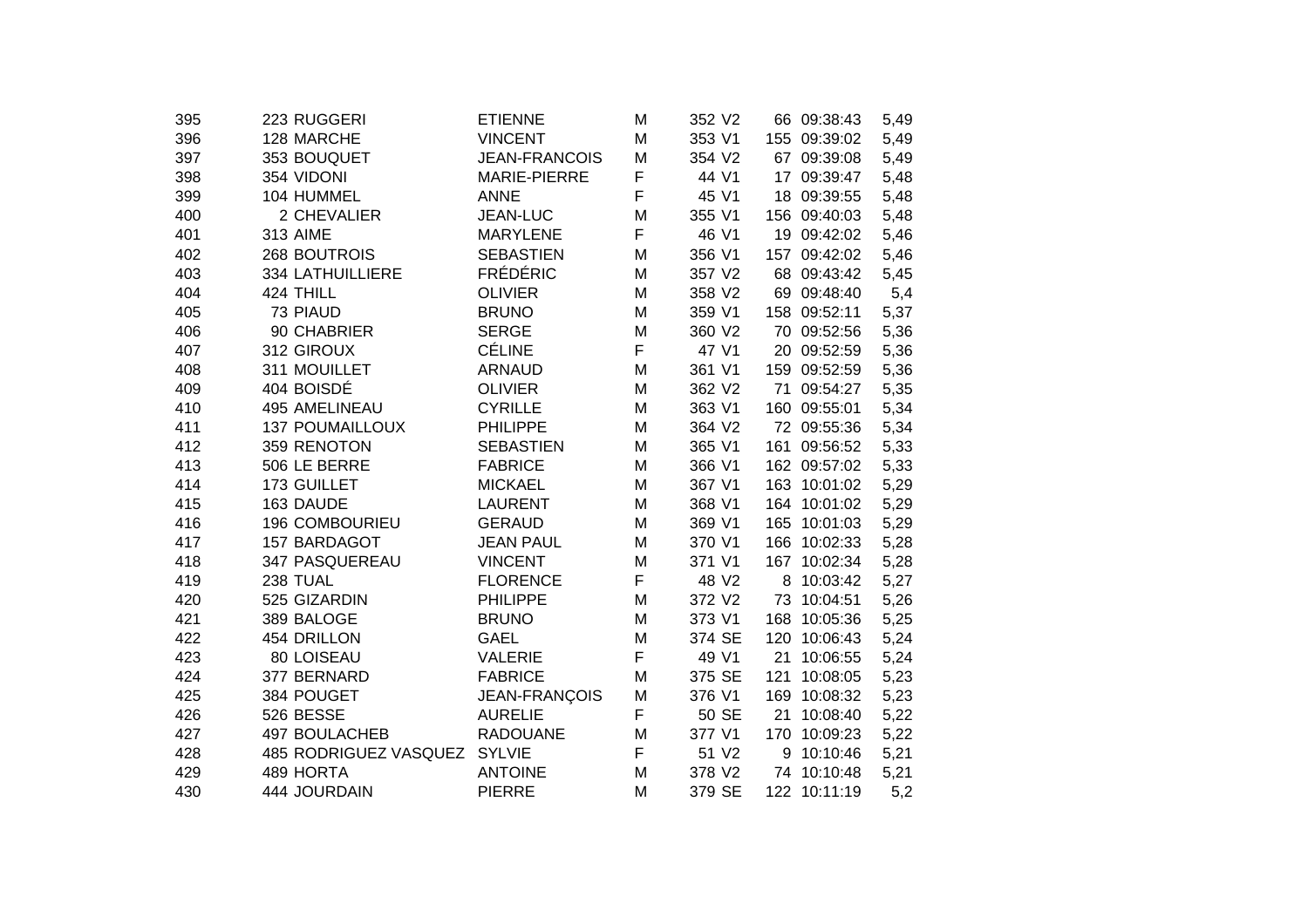| 431 | 438 MIGNÉ           | <b>SERGE</b>      | M | 380 SE |     | 123 10:11:23 | 5,2  |
|-----|---------------------|-------------------|---|--------|-----|--------------|------|
| 432 | 539 VIAULT          | <b>ALEXANDRE</b>  | M | 381 SE |     | 124 10:11:32 | 5,2  |
| 433 | 49 MARTEAU          | <b>FABIENNE</b>   | F | 52 V1  |     | 22 10:11:55  | 5,2  |
| 434 | <b>106 FORT</b>     | <b>FRANCIS</b>    | M | 382 V2 |     | 75 10:13:32  | 5,18 |
| 435 | 189 FERCHAL         | <b>CÉDRIC</b>     | M | 383 V1 |     | 171 10:21:19 | 5,12 |
| 436 | 352 GODARD          | <b>DAVID</b>      | M | 384 V1 |     | 172 10:22:53 | 5,11 |
| 437 | 351 GODARD          | <b>SANDRINE</b>   | F | 53 V1  |     | 23 10:22:53  | 5,11 |
| 438 | 345 LEMONNIER       | <b>CHRISTOPHE</b> | M | 385 V1 |     | 173 10:23:28 | 5,1  |
| 439 | 241 EUGENE          | <b>DOMINIQUE</b>  | M | 386 V3 |     | 12 10:24:18  | 5,09 |
| 440 | 149 VERGNE          | <b>MARC</b>       | M | 387 V3 |     | 13 10:24:23  | 5,09 |
| 441 | 210 PONTIER         | <b>PATRICE</b>    | M | 388 V2 |     | 76 10:24:36  | 5,09 |
| 442 | 284 BAUDRY          | <b>JEAN-PAUL</b>  | M | 389 V3 |     | 14 10:24:36  | 5,09 |
| 443 | 54 HUMMEL           | <b>BÉNÉDICTE</b>  | F | 54 V1  |     | 24 10:25:47  | 5,08 |
| 444 | 121 RIOU            | <b>FRANCOIS</b>   | M | 390 V1 |     | 174 10:33:09 | 5,02 |
| 445 | 129 RIMOUR          | <b>JACQUES</b>    | M | 391 V2 | 77  | 10:33:27     | 5,02 |
| 446 | 20 DIDERON          | <b>YVES</b>       | M | Abd V3 | Abd | 00:00:00 Abd |      |
| 447 | 24 PARIS            | <b>PHILIPPE</b>   | M | Abd V1 | Abd | 00:00:00 Abd |      |
| 448 | 30 PROUMEN          | <b>PASCAL</b>     | M | Abd V2 | Abd | 00:00:00 Abd |      |
| 449 | 55 LACROIX          | <b>VERONIQUE</b>  | F | Abd V1 | Abd | 00:00:00 Abd |      |
| 450 | 85 GIMENEZ          | <b>SEBASTIEN</b>  | M | Abd V1 | Abd | 00:00:00 Abd |      |
| 451 | 112 LECOURT         | <b>JEROME</b>     | M | Abd V1 | Abd | 00:00:00 Abd |      |
| 452 | 138 CAILLAT         | <b>OLIVIER</b>    | M | Abd V2 | Abd | 00:00:00 Abd |      |
| 453 | 155 DEBAYE          | <b>JACKY</b>      | M | Abd V2 | Abd | 00:00:00 Abd |      |
| 454 | 165 BRUNEAU         | <b>FABIEN</b>     | M | Abd SE | Abd | 00:00:00 Abd |      |
| 455 | <b>181 TEMPLIER</b> | JEAN-DANIEL       | M | Abd V1 | Abd | 00:00:00 Abd |      |
| 456 | 188 NEIGE           | <b>OLIVIER</b>    | M | Abd V1 | Abd | 00:00:00 Abd |      |
| 457 | 213 HUGER           | <b>SÉBASTIEN</b>  | M | Abd SE | Abd | 00:00:00 Abd |      |
| 458 | 237 BOUILLET        | <b>NORA</b>       | F | Abd V1 | Abd | 00:00:00 Abd |      |
| 459 | 239 BERNARD         | <b>CAROLINE</b>   | F | Abd V2 | Abd | 00:00:00 Abd |      |
| 460 | 240 COQUERELLE      | <b>YANNIS</b>     | M | Abd V1 | Abd | 00:00:00 Abd |      |
| 461 | 250 NICOLLO         | <b>SEVERINE</b>   | F | Abd V1 | Abd | 00:00:00 Abd |      |
| 462 | 278 MONDOR          | <b>JOEL</b>       | M | Abd V2 | Abd | 00:00:00 Abd |      |
| 463 | 282 FOUGERE         | <b>YANNIS</b>     | M | Abd V1 | Abd | 00:00:00 Abd |      |
| 464 | 288 TISSANDIER      | <b>FRANÇOIS</b>   | M | Abd V1 | Abd | 00:00:00 Abd |      |
| 465 | 296 FRANCHETEAU     | <b>GUILLAUME</b>  | M | Abd SE | Abd | 00:00:00 Abd |      |
| 466 | 316 CHAUDIERES      | <b>DIDIER</b>     | Μ | Abd V1 | Abd | 00:00:00 Abd |      |